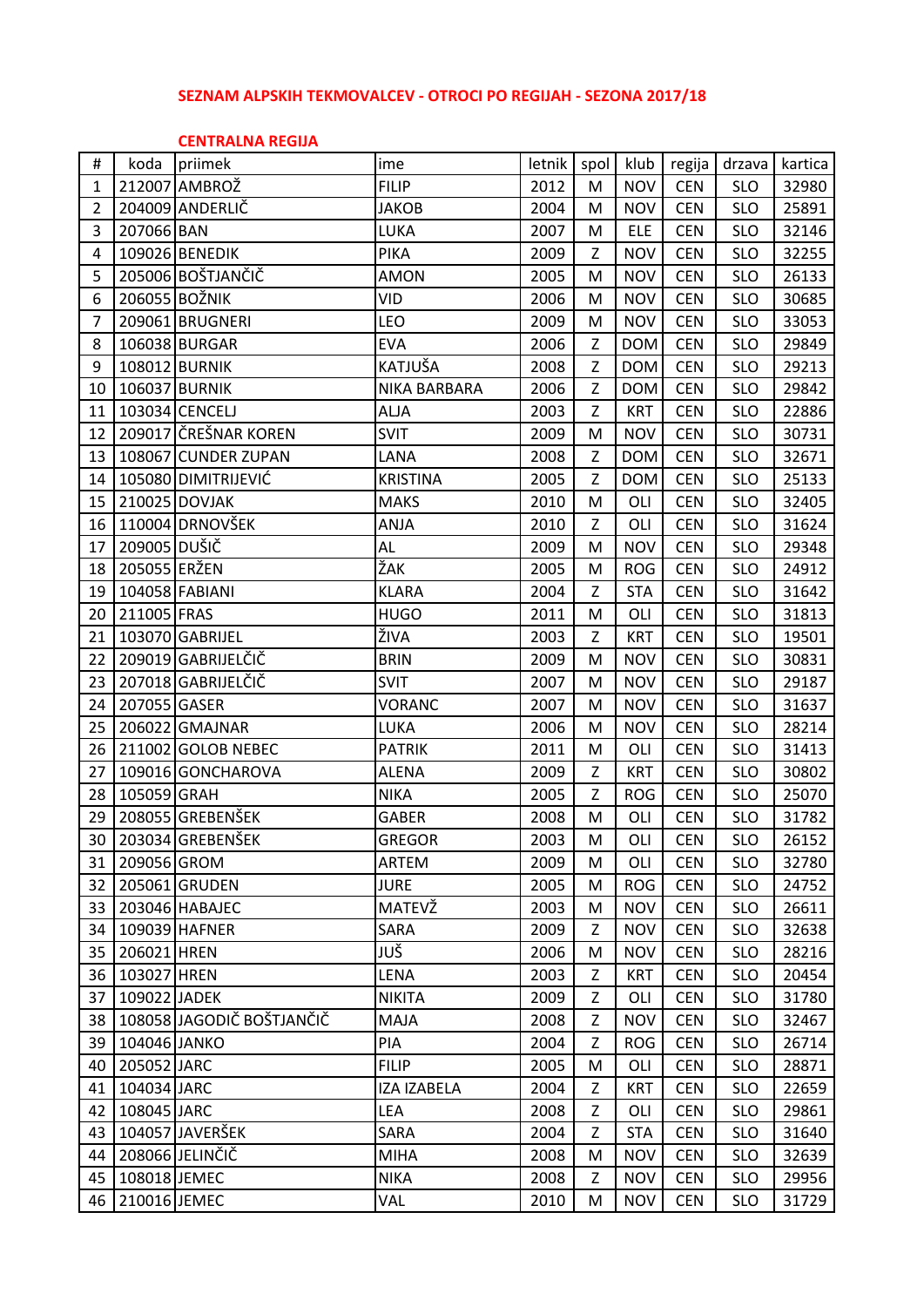| 47 |               | 204032 JERMAN       | <b>GABER</b>    | 2004 | м | <b>KRT</b> | <b>CEN</b> | <b>SLO</b> | 27360 |
|----|---------------|---------------------|-----------------|------|---|------------|------------|------------|-------|
| 48 |               | 210014 JUHANT       | <b>TIBOR</b>    | 2010 | M | <b>NOV</b> | <b>CEN</b> | <b>SLO</b> | 31638 |
| 49 | 106053 JURCA  |                     | BLAŽKA          | 2006 | Z | <b>NOV</b> | <b>CEN</b> | <b>SLO</b> | 31494 |
| 50 | 205083 JUŽINA |                     | <b>KRISTJAN</b> | 2005 | M | OLI        | <b>CEN</b> | <b>SLO</b> | 31401 |
| 51 | 107072 JUŽINA |                     | MARUŠA          | 2007 | Z | OLI        | <b>CEN</b> | <b>SLO</b> | 32404 |
| 52 |               | 102031 KALSHOVEN    | <b>NINA</b>     | 2002 | Z | <b>KRT</b> | <b>CEN</b> | <b>SLO</b> | 24971 |
| 53 |               | 207062 KASTELIC     | <b>MARK</b>     | 2007 | M | OLI        | <b>CEN</b> | <b>SLO</b> | 31797 |
| 54 | 103048 KAVŠEK |                     | <b>EVITA</b>    | 2003 | Z | <b>DOM</b> | <b>CEN</b> | <b>SLO</b> | 27362 |
| 55 | 205057 KEJŽAR |                     | ŽAK             | 2005 | M | <b>NOV</b> | <b>CEN</b> | <b>SLO</b> | 28971 |
| 56 | 206004 KERN   |                     | <b>FILIP</b>    | 2006 | M | <b>NOV</b> | <b>CEN</b> | <b>SLO</b> | 26979 |
| 57 | 205012 KOBE   |                     | AMADEJ          | 2005 | M | <b>NOV</b> | <b>CEN</b> | <b>SLO</b> | 26324 |
| 58 |               | 102068 KOCJANC      | ŠPELA           | 2002 | Z | <b>DOM</b> | <b>CEN</b> | <b>SLO</b> | 31466 |
| 59 |               | 210007 KORPAR       | <b>JAKA</b>     | 2010 | M | <b>NOV</b> | <b>CEN</b> | <b>SLO</b> | 30984 |
| 60 |               | 207006 KORPAR       | LUKA            | 2007 | M | <b>NOV</b> | <b>CEN</b> | <b>SLO</b> | 28249 |
| 61 | 204036 KOVAČ  |                     | <b>TILEN</b>    | 2004 | M | <b>NOV</b> | <b>CEN</b> | <b>SLO</b> | 27625 |
| 62 | 105023 KOVAČ  |                     | ŽIVA            | 2005 | Z | <b>NOV</b> | <b>CEN</b> | SLO        | 27626 |
| 63 | 110019 KOŽUH  |                     | <b>NIKA</b>     | 2010 | Z | <b>NOV</b> | <b>CEN</b> | <b>SLO</b> | 31746 |
| 64 |               | 207061 KRANJC KOREN | <b>JON</b>      | 2007 | M | <b>NOV</b> | <b>CEN</b> | <b>SLO</b> | 31728 |
| 65 |               | 206059 KRAŠOVEC     | <b>MATIC</b>    | 2006 | M | <b>NOV</b> | <b>CEN</b> | <b>SLO</b> | 30957 |
| 66 |               | 204054 KRAŠOVEC     | <b>NIK</b>      | 2004 | M | <b>KRT</b> | <b>CEN</b> | <b>SLO</b> | 28423 |
| 67 | 202045 KRIŽAJ |                     | JANŽE           | 2002 | M | <b>NOV</b> | <b>CEN</b> | <b>SLO</b> | 19967 |
| 68 |               | 103071 KRUMBERGER   | <b>ALMA</b>     | 2003 | Z | <b>KRT</b> | <b>CEN</b> | <b>SLO</b> | 30496 |
| 69 |               | 207067 KRUMBERGER   | <b>JERNEJ</b>   | 2007 | M | <b>KRT</b> | <b>CEN</b> | <b>SLO</b> | 32304 |
| 70 | 108026 KŠELA  |                     | <b>POLONA</b>   | 2008 | Z | <b>NOV</b> | <b>CEN</b> | <b>SLO</b> | 30666 |
| 71 | 202090 KUHAR  |                     | <b>JON</b>      | 2002 | Z | OLI        | <b>CEN</b> | <b>SLO</b> | 31004 |
| 72 |               | 112004 KULEVSKAIA   | VARVARA         | 2012 | Z | OLI        | <b>CEN</b> | <b>SLO</b> | 31863 |
| 73 | 210040 KUMAR  |                     | ALJAŽ           | 2010 | M | <b>NOV</b> | <b>CEN</b> | <b>SLO</b> | 31739 |
| 74 |               | 204031 KUNAVAR      | <b>ROK</b>      | 2004 | M | <b>DOM</b> | <b>CEN</b> | <b>SLO</b> | 27364 |
| 75 |               | 103047 KUNAVAR      | TJAŠA           | 2003 | Z | <b>DOM</b> | <b>CEN</b> | <b>SLO</b> | 27365 |
| 76 |               | 110013 KUNSTIČ      | ŽIVA            | 2010 | Z | <b>NOV</b> | <b>CEN</b> | <b>SLO</b> | 32368 |
| 77 | 210022 KUŠAR  |                     | GAŠPER          | 2010 | M | <b>KRT</b> | <b>CEN</b> | <b>SLO</b> | 31890 |
| 78 | 209045 LAH    |                     | <b>OSKAR</b>    | 2009 | M | <b>STA</b> | <b>CEN</b> | <b>SLO</b> | 32501 |
| 79 | 209024 LEBEN  |                     | <b>ARNE</b>     | 2009 | M | <b>NOV</b> | <b>CEN</b> | <b>SLO</b> | 30982 |
| 80 | 211001 LEBEN  |                     | <b>JONATAN</b>  | 2011 | M | <b>NOV</b> | <b>CEN</b> | <b>SLO</b> | 30983 |
| 81 |               | 106021 LESKOVEC     | <b>ALINA</b>    | 2006 | Z | <b>NOV</b> | <b>CEN</b> | <b>SLO</b> | 28290 |
| 82 |               | 102033 LOWRITSCH    | <b>NINA</b>     | 2002 | Z | OLI        | <b>CEN</b> | <b>SLO</b> | 25734 |
| 83 |               | 209018 LUKANC       | <b>MARTIN</b>   | 2009 | M | <b>NOV</b> | <b>CEN</b> | <b>SLO</b> | 30750 |
| 84 |               | 207054 MAČEK LEŽAIČ | ŽIGA            | 2007 | M | <b>NOV</b> | <b>CEN</b> | <b>SLO</b> | 31636 |
| 85 |               | 107050 MARINŠEK     | <b>MIJA</b>     | 2007 | Z | <b>STA</b> | <b>CEN</b> | <b>SLO</b> | 31641 |
| 86 |               | 108070 MARTINJAŠ    | <b>ITA</b>      | 2008 | Z | OLI        | <b>CEN</b> | <b>SLO</b> | 32765 |
| 87 |               | 205079 MATJAŠIČ     | VID             | 2005 | M | <b>NOV</b> | <b>CEN</b> | <b>SLO</b> | 30729 |
| 88 | 205044 MEDIČ  |                     | LUKA            | 2005 | M | <b>KRT</b> | <b>CEN</b> | <b>SLO</b> | 28425 |
| 89 |               | 205065 MENCINGER    | <b>MATEJ</b>    | 2005 | M | <b>NOV</b> | <b>CEN</b> | <b>SLO</b> | 29189 |
| 90 | 102061 MESAR  |                     | ŽIVA            | 2002 | Z | <b>DOM</b> | <b>CEN</b> | <b>SLO</b> | 26406 |
| 91 |               | 105065 MIKOVIČ      | <b>IVONA</b>    | 2005 | Z | <b>NOV</b> | <b>CEN</b> | <b>SLO</b> | 29145 |
| 92 | 202022 MIS    |                     | MAJ             | 2002 | M | OLI        | <b>CEN</b> | <b>SLO</b> | 23219 |
| 93 |               | 209015 MIŠIGOJ      | <b>BOR</b>      | 2009 | M | <b>NOV</b> | <b>CEN</b> | <b>SLO</b> | 30684 |
| 94 |               | 207028 MIŠIGOJ      | ŽIGA            | 2007 | M | <b>NOV</b> | <b>CEN</b> | <b>SLO</b> | 29961 |
| 95 | 209041 MRAK   |                     | MITJA AMONBOL   | 2009 | M | <b>NOV</b> | <b>CEN</b> | <b>SLO</b> | 32363 |
| 96 | 211013 MRAK   |                     | VID             | 2011 | M | OLI        | <b>CEN</b> | <b>SLO</b> | 32657 |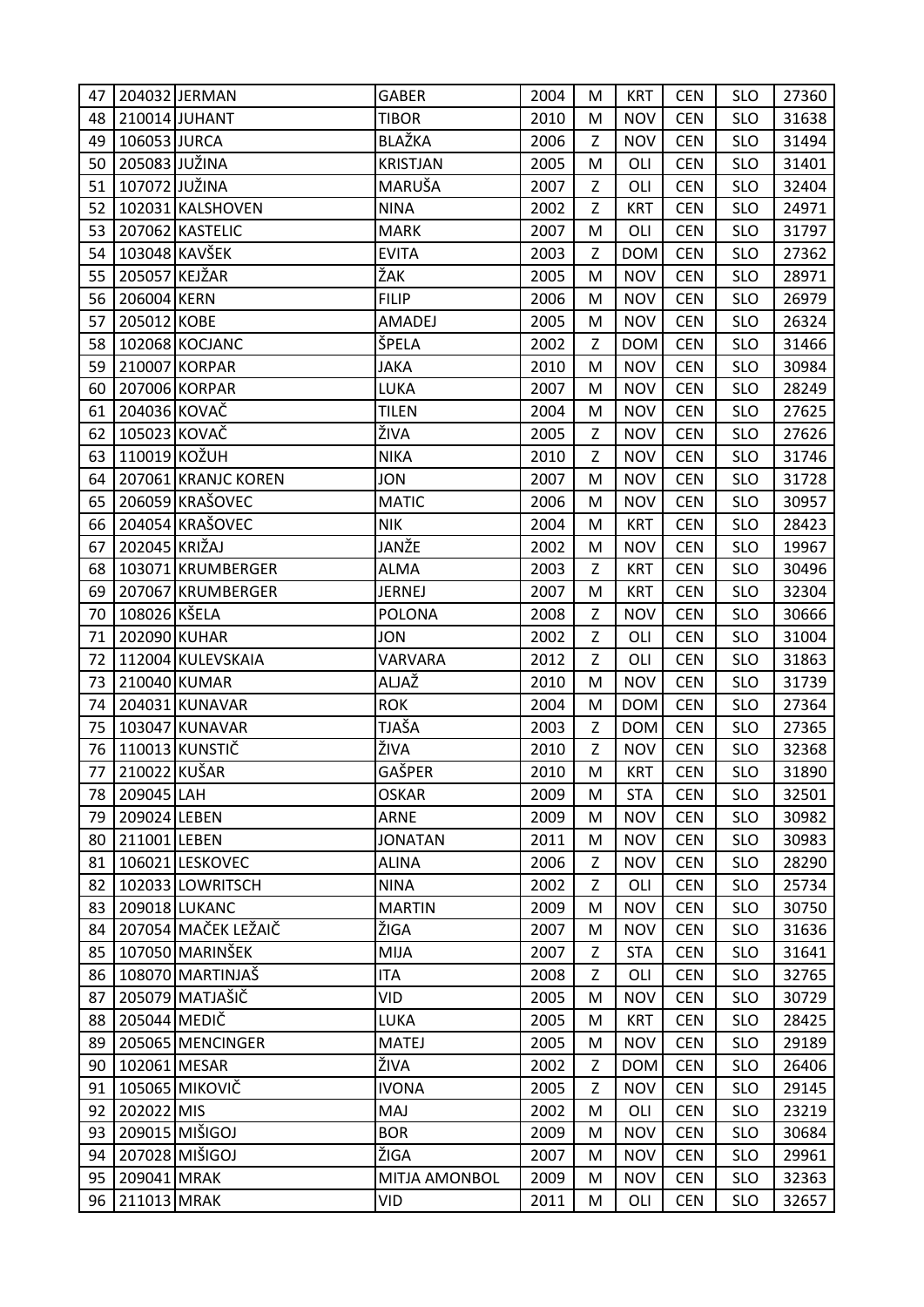| 97  |                   | 102007 MUROVEC              | <b>NIKA</b>          | 2002 | Z | <b>DOM</b> | <b>CEN</b> | <b>SLO</b> | 22459 |
|-----|-------------------|-----------------------------|----------------------|------|---|------------|------------|------------|-------|
| 98  | 110010 NOVAK      |                             | <b>ELA</b>           | 2010 | Z | OLI        | <b>CEN</b> | <b>SLO</b> | 31873 |
| 99  | 206028 OBAL       |                             | <b>JULIJ JAN</b>     | 2006 | M | <b>NOV</b> | <b>CEN</b> | <b>SLO</b> | 28391 |
| 100 | 212002 OVNIK      |                             | ALJAŽ                | 2012 | M | <b>DOM</b> | <b>CEN</b> | <b>SLO</b> | 31840 |
|     | 101 210019 OVNIK  |                             | <b>TILEN</b>         | 2010 | M | <b>DOM</b> | <b>CEN</b> | <b>SLO</b> | 31841 |
|     | 102 205037 PAJEK  |                             | LUKA - ALJAŽ         | 2005 | M | <b>KRT</b> | <b>CEN</b> | <b>SLO</b> | 28200 |
|     | 103 110005 PAJK   |                             | LARA                 | 2010 | Z | OLI        | <b>CEN</b> | <b>SLO</b> | 31667 |
|     | 104 108043 PAJK   |                             | <b>NEJA</b>          | 2008 | Z | OLI        | <b>CEN</b> | <b>SLO</b> | 31472 |
|     | 105 113001 PAJK   |                             | <b>TIJA</b>          | 2013 | Z | OLI        | <b>CEN</b> | <b>SLO</b> | 31668 |
|     |                   | 106 107059 PARADIŽ          | <b>EMMA JANE</b>     | 2007 | Z | <b>KRT</b> | <b>CEN</b> | <b>SLO</b> | 32308 |
|     |                   | 107 209039 PARADIŽ          | LIAM                 | 2009 | M | <b>KRT</b> | <b>CEN</b> | <b>SLO</b> | 32309 |
|     |                   | 108 212005 PARADIŽ          | <b>LUCAS</b>         | 2012 | M | <b>KRT</b> | <b>CEN</b> | <b>SLO</b> | 32305 |
|     |                   | 109 206062 PAVEŠIČ          | MAJ                  | 2006 | M | OLI        | <b>CEN</b> | <b>SLO</b> | 31474 |
|     |                   | 110 206063 PAVEŠIČ          | <b>SVIT</b>          | 2006 | M | OLI        | <b>CEN</b> | <b>SLO</b> | 31471 |
|     | 111 207068 PELKIČ |                             | ALJAŽ                | 2007 | M | <b>NOV</b> | <b>CEN</b> | <b>SLO</b> | 32364 |
|     | 112 207072 PETEK  |                             | <b>MIHA</b>          | 2007 | M | <b>NOV</b> | <b>CEN</b> | <b>SLO</b> | 32568 |
|     |                   | 113 108055 PETERLIN         | NEŽA                 | 2008 | Z | <b>KRT</b> | <b>CEN</b> | <b>SLO</b> | 31956 |
|     | 114 209002 PIRNAT |                             | <b>KLEMEN MIHAEL</b> | 2009 | M | OLI        | <b>CEN</b> | <b>SLO</b> | 27990 |
|     | 115 205010 PIRNAT |                             | <b>PETER</b>         | 2005 | M | OLI        | <b>CEN</b> | <b>SLO</b> | 26202 |
|     | 116 103006 PIRNAT |                             | PIA                  | 2003 | Z | OLI        | <b>CEN</b> | <b>SLO</b> | 24782 |
|     |                   | 117 109060 PLAVČAK          | PILAR                | 2009 | Z | OLI        | <b>CEN</b> | <b>SLO</b> | 32654 |
|     |                   | 118 205062 PODGORNIK        | <b>ROK</b>           | 2005 | M | OLI        | <b>CEN</b> | <b>SLO</b> | 29031 |
|     |                   | 119 108009 PODGORNIK        | <b>TINA</b>          | 2008 | Z | OLI        | <b>CEN</b> | <b>SLO</b> | 29032 |
|     |                   | 120 204002 PODPEČAN         | <b>FILIP</b>         | 2004 | M | OLI        | <b>CEN</b> | <b>SLO</b> | 20701 |
|     |                   | 121 203100 POTECIN          | <b>TIT</b>           | 2003 | M | <b>DOM</b> | <b>CEN</b> | <b>SLO</b> | 32899 |
|     | 122 209053 POVŠE  |                             | <b>FILIP</b>         | 2009 | M | OLI        | <b>CEN</b> | <b>SLO</b> | 32659 |
|     | 123 205090 POVŠE  |                             | <b>MIHA</b>          | 2005 | M | OLI        | <b>CEN</b> | <b>SLO</b> | 32658 |
|     |                   | 124 203039 PREGRAD          | <b>JAKA</b>          | 2003 | M | <b>KRT</b> | <b>CEN</b> | <b>SLO</b> | 26286 |
|     |                   | 125 103064 PRETNAR          | <b>BRINA</b>         | 2003 | Z | <b>KRT</b> | <b>CEN</b> | <b>SLO</b> | 29619 |
|     | 126 205067 RECEK  |                             | GAL                  | 2005 | M | <b>NOV</b> | <b>CEN</b> | <b>SLO</b> | 29297 |
|     | 127 108042 REPŠE  |                             | <b>JULIJA EVA</b>    | 2008 | Z | OLI        | <b>CEN</b> | <b>SLO</b> | 31476 |
|     | 128 204041 ROGELJ |                             | ŽIGA                 | 2004 | M | <b>KRT</b> | <b>CEN</b> | <b>SLO</b> | 27682 |
|     |                   | 129 103054 RŽENIČNIK        | <b>JERA</b>          | 2003 | Z | <b>DOM</b> | <b>CEN</b> | <b>SLO</b> | 25077 |
|     |                   | 130 107002 SCHAUBACH        | ZOJA                 | 2007 | Z | <b>DOM</b> | <b>CEN</b> | <b>SLO</b> | 27372 |
|     |                   | 131 107061 SEDMINEK         | <b>BRINA</b>         | 2007 | Z | <b>KRT</b> | <b>CEN</b> | <b>SLO</b> | 32451 |
| 132 |                   | 209043 SEDMINEK             | LOVRO                | 2009 | M | <b>KRT</b> | <b>CEN</b> | <b>SLO</b> | 32452 |
|     | 133 113002 SELES  |                             | <b>ULA</b>           | 2013 | Z | OLI        | <b>CEN</b> | <b>SLO</b> | 32653 |
|     | 134 210013 ŠENK   |                             | LOVRO                | 2010 | M | OLI        | <b>CEN</b> | <b>SLO</b> | 31402 |
|     | 135 103028 ŠENK   |                             | LUCIJA               | 2003 | Z | OLI        | <b>CEN</b> | <b>SLO</b> | 26204 |
|     | 136 205009 ŠENK   |                             | <b>MATIJA</b>        | 2005 | M | OLI        | <b>CEN</b> | <b>SLO</b> | 26205 |
| 137 | 203029 SEŠLAR     |                             | ANDRAŽ               | 2003 | M | OLI        | <b>CEN</b> | <b>SLO</b> | 25989 |
|     |                   | 138 107011 SIMONČIČ         | ANJA                 | 2007 | Z | <b>NOV</b> | <b>CEN</b> | <b>SLO</b> | 29620 |
|     |                   | 139 205027 SIMONČIČ         | JAN                  | 2005 | M | <b>NOV</b> | <b>CEN</b> | <b>SLO</b> | 26415 |
|     |                   | 140 102062 ŠKOFIC MEZGOLITS | <b>GAJA</b>          | 2002 | Z | <b>DOM</b> | <b>CEN</b> | <b>SLO</b> | 28460 |
|     |                   | 141 204055 ŠKOFIC MEZGOLITS | VID                  | 2004 | M | <b>DOM</b> | <b>CEN</b> | <b>SLO</b> | 28461 |
|     |                   | 142 102055 SLABAJNA         | KAJA                 | 2002 | Z | <b>DOM</b> | <b>CEN</b> | <b>SLO</b> | 28280 |
|     |                   | 143 203064 SLAK PISKAR      | <b>URBAN</b>         | 2003 | M | <b>DOM</b> | <b>CEN</b> | <b>SLO</b> | 22780 |
|     |                   | 144 105061 SLAPNIK          | AŠA                  | 2005 | Z | <b>ROG</b> | <b>CEN</b> | <b>SLO</b> | 24993 |
|     |                   | 145 108029 SLONJŠAK         | <b>EVA</b>           | 2008 | Z | <b>NOV</b> | <b>CEN</b> | <b>SLO</b> | 30709 |
|     | 146 205013 ŠMUC   |                             | <b>MAKS</b>          | 2005 | M | <b>NOV</b> | <b>CEN</b> | <b>SLO</b> | 26451 |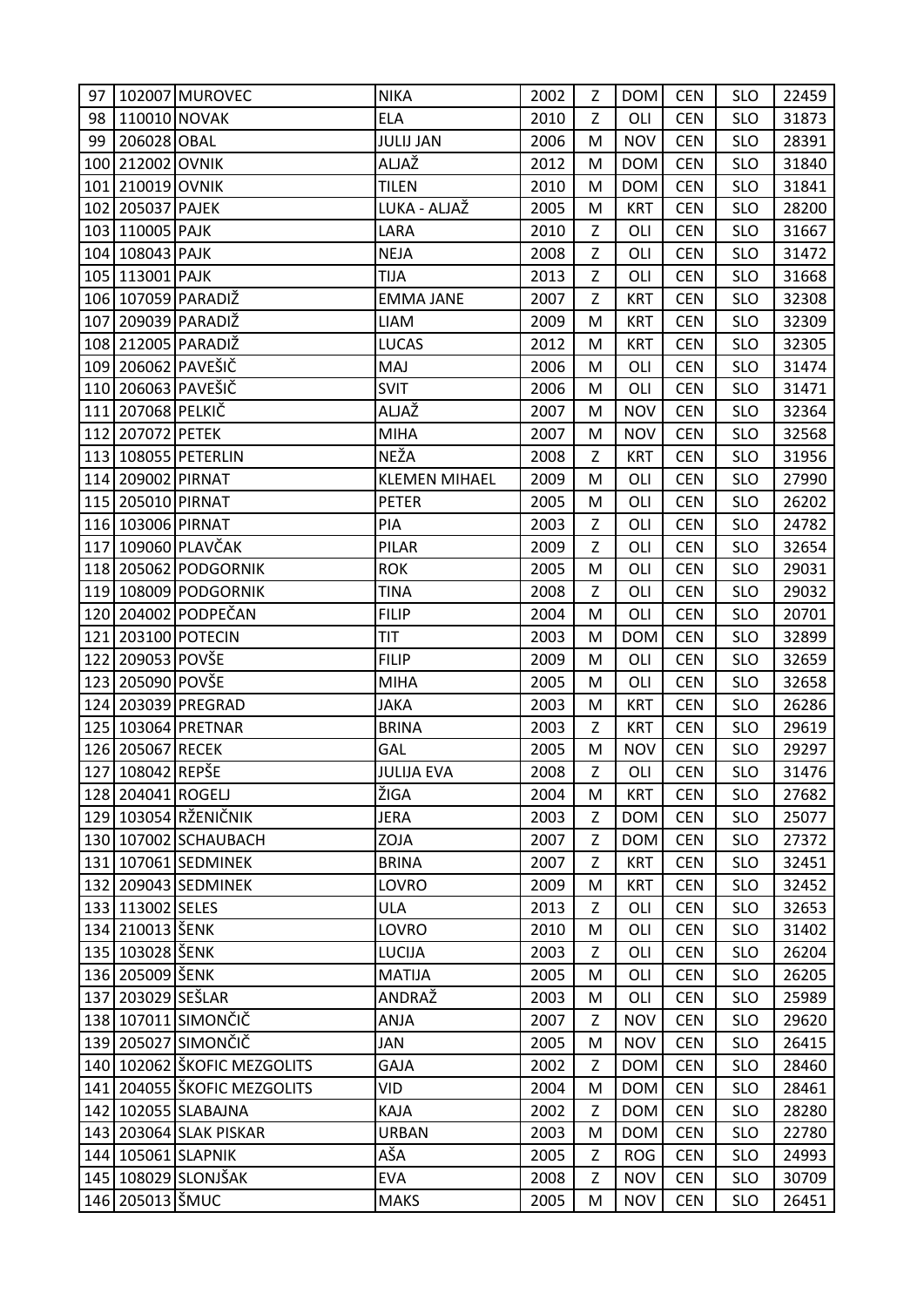|     | 147 207056 ŠOBAK  |                           | <b>JAN</b>         | 2007 | M | <b>STA</b> | <b>CEN</b> | <b>SLO</b> | 31643 |
|-----|-------------------|---------------------------|--------------------|------|---|------------|------------|------------|-------|
|     | 148 202092 SOPKO  |                           | <b>NIK</b>         | 2002 | M | <b>KRT</b> | <b>CEN</b> | <b>SLO</b> | 31243 |
|     | 149 109003 SORČ   |                           | <b>EVA</b>         | 2009 | Z | <b>NOV</b> | <b>CEN</b> | <b>SLO</b> | 29434 |
|     | 150 208005 SORČ   |                           | LUKA               | 2008 | M | <b>NOV</b> | <b>CEN</b> | <b>SLO</b> | 28316 |
|     |                   | 151 109043 STOIMENOVSKA   | ŽIVA               | 2009 | Z | <b>DOM</b> | <b>CEN</b> | <b>SLO</b> | 32670 |
|     | 152 111013 STOPAR |                           | MAŠA               | 2011 | Z | OLI        | <b>CEN</b> | <b>SLO</b> | 32188 |
|     |                   | 153 202015 STRASBERGER    | LOVRO              | 2002 | M | <b>NOV</b> | <b>CEN</b> | <b>SLO</b> | 5528  |
|     |                   | 154 211014 SUHADOLC       | LUKA               | 2011 | M | OLI        | <b>CEN</b> | <b>SLO</b> | 32801 |
|     |                   | 155 208053 SUHADOLC       | <b>MATIC</b>       | 2008 | M | OLI        | <b>CEN</b> | <b>SLO</b> | 31731 |
|     |                   | 156 108073 ŠUŠTAR FINŽGAR | <b>AJDA</b>        | 2008 | Z | <b>DOM</b> | <b>CEN</b> | <b>SLO</b> | 29304 |
|     |                   | 157 112003 ŠUŠTAR FINŽGAR | <b>BRINA</b>       | 2012 | Z | <b>DOM</b> | <b>CEN</b> | <b>SLO</b> | 31845 |
|     | 158 111015 SVETE  |                           | LARA               | 2011 | Z | <b>NOV</b> | <b>CEN</b> | <b>SLO</b> | 32627 |
|     |                   | 159 205014 SVETLIČIČ      | MATEVŽ             | 2005 | M | <b>NOV</b> | <b>CEN</b> | <b>SLO</b> | 26740 |
|     |                   | 160 204008 SVETLIČIČ      | <b>MIHA</b>        | 2004 | M | <b>NOV</b> | <b>CEN</b> | <b>SLO</b> | 25371 |
|     |                   | 161 209008 TEKALEC        | <b>IZTOK</b>       | 2009 | M | <b>DOM</b> | <b>CEN</b> | <b>SLO</b> | 29847 |
|     |                   | 162 106005 TEKALEC        | ZARJA              | 2006 | Z | <b>DOM</b> | <b>CEN</b> | <b>SLO</b> | 27377 |
|     |                   | 163 109020 TOMAŽINČIČ     | <b>AVA TRINA</b>   | 2009 | Z | <b>NOV</b> | <b>CEN</b> | <b>SLO</b> | 31707 |
|     |                   | 164 108028 TOMAŽINČIČ     | <b>EVA LANA</b>    | 2008 | Z | <b>NOV</b> | <b>CEN</b> | <b>SLO</b> | 30683 |
|     |                   | 165 106024 TOMINC         | <b>LINA</b>        | 2006 | Z | <b>NOV</b> | <b>CEN</b> | <b>SLO</b> | 28408 |
|     | 166 208064 TRATAR |                           | ALJAŽ              | 2008 | M | <b>ROG</b> | <b>CEN</b> | <b>SLO</b> | 28170 |
|     | 167 109014 ULČAR  |                           | AJDA KATARINA      | 2009 | Z | <b>NOV</b> | <b>CEN</b> | <b>SLO</b> | 31006 |
|     | 168 210009 ULČAR  |                           | <b>JANŽ MAKSIM</b> | 2010 | M | <b>NOV</b> | <b>CEN</b> | <b>SLO</b> | 31007 |
|     | 169 105078 URŠIČ  |                           | ANA                | 2005 | Z | OLI        | <b>CEN</b> | <b>SLO</b> | 32298 |
|     |                   | 170 210032 VESNAVER       | VAL                | 2010 | M | OLI        | <b>CEN</b> | <b>SLO</b> | 32655 |
|     | 171 108071 VINTAR |                           | TIA                | 2008 | Z | <b>ROG</b> | <b>CEN</b> | <b>SLO</b> | 30814 |
|     |                   | 172 105077 VOLAVŠEK       | <b>EMA</b>         | 2005 | Z | <b>STA</b> | <b>CEN</b> | <b>SLO</b> | 31639 |
|     |                   | 173 106056 VOLAVŠEK       | <b>MANJA</b>       | 2006 | Z | <b>STA</b> | <b>CEN</b> | <b>SLO</b> | 31644 |
|     | 174 207011 VOLF   |                           | <b>FILIP</b>       | 2007 | M | <b>DOM</b> | <b>CEN</b> | <b>SLO</b> | 28264 |
|     | 175 112006 VOLF   |                           | MAJA               | 2012 | Ζ | <b>DOM</b> | <b>CEN</b> | <b>SLO</b> | 31941 |
|     | 176 209007 VOLF   |                           | VILI               | 2009 | M | <b>DOM</b> | <b>CEN</b> | <b>SLO</b> | 29848 |
|     | 177 106057 VUGA   |                           | DAŠA               | 2006 | Z | <b>ELE</b> | <b>CEN</b> | <b>SLO</b> | 31735 |
|     | 178 208004 ŽAGAR  |                           | <b>JAKA</b>        | 2008 | M | <b>NOV</b> | <b>CEN</b> | <b>SLO</b> | 28251 |
|     |                   | 179 212003 ZAVEC KRANJC   | VAL                | 2012 | M | <b>DOM</b> | <b>CEN</b> | <b>SLO</b> | 31943 |
|     |                   | 180 104062 ZAVRŠNIK       | <b>EMA</b>         | 2004 | Z | <b>KRT</b> | <b>CEN</b> | <b>SLO</b> | 27146 |
|     | 181 211011 ZGONC  |                           | <b>MAKS</b>        | 2011 | M | OLI        | <b>CEN</b> | <b>SLO</b> | 32591 |
| 182 |                   | 204045 ZUPANČIČ           | <b>FILIP</b>       | 2004 | M | <b>NOV</b> | <b>CEN</b> | <b>SLO</b> | 28061 |

# **NOTRANJSKO - PRIMORSKA REGIJA**

| Ħ.             | koda          | priimek          | ime              | letnik | spol | klub       | regija     | drzava     | kartica |
|----------------|---------------|------------------|------------------|--------|------|------------|------------|------------|---------|
| 1              | 105056 ABRAM  |                  | ŽANA             | 2005   | Z    | <b>POS</b> | <b>NPR</b> | <b>SLO</b> | 28909   |
| 2              | 205085 ARČON  |                  | ANŽEJ            | 2005   | М    | <b>SDP</b> | <b>NPR</b> | <b>SLO</b> | 31687   |
| 3              | 207064 BAJT   |                  | <b>SVEN</b>      | 2007   | м    | MAT        | <b>NPR</b> | <b>SLO</b> | 31868   |
| 4              | 106027 BIRSA  |                  | <b>EMA</b>       | 2006   | Z    | <b>POS</b> | <b>NPR</b> | <b>SLO</b> | 28910   |
| 5              | 208071 BIŠČAK |                  | <b>JAKA</b>      | 2008   | M    | <b>SKM</b> | <b>NPR</b> | <b>SLO</b> | 32694   |
| 6              | 110001 BIZJAK |                  | <b>VIKTORIJA</b> | 2010   | Ζ    | <b>ASA</b> | <b>NPR</b> | <b>SLO</b> | 31087   |
| $\overline{7}$ | 213002 BOLE   |                  | <b>ALEX</b>      | 2013   | М    | <b>ASA</b> | <b>NPR</b> | <b>SLO</b> | 32936   |
| 8              | 110022 BOLE   |                  | LIA              | 2010   | Z    | <b>ASA</b> | <b>NPR</b> | <b>SLO</b> | 32935   |
| 9              | 104056 BOŽIČ  |                  | LANA             | 2004   | Z    | SNZ        | <b>NPR</b> | <b>SLO</b> | 31620   |
| 10             | 208027 BOŽIČ  |                  | TAJ              | 2008   | M    | SNZ        | <b>NPR</b> | <b>SLO</b> | 30116   |
| 11             |               | 205077 BRITOVŠEK | JAŠA             | 2005   | M    | <b>SKM</b> | <b>NPR</b> | <b>SLO</b> | 30695   |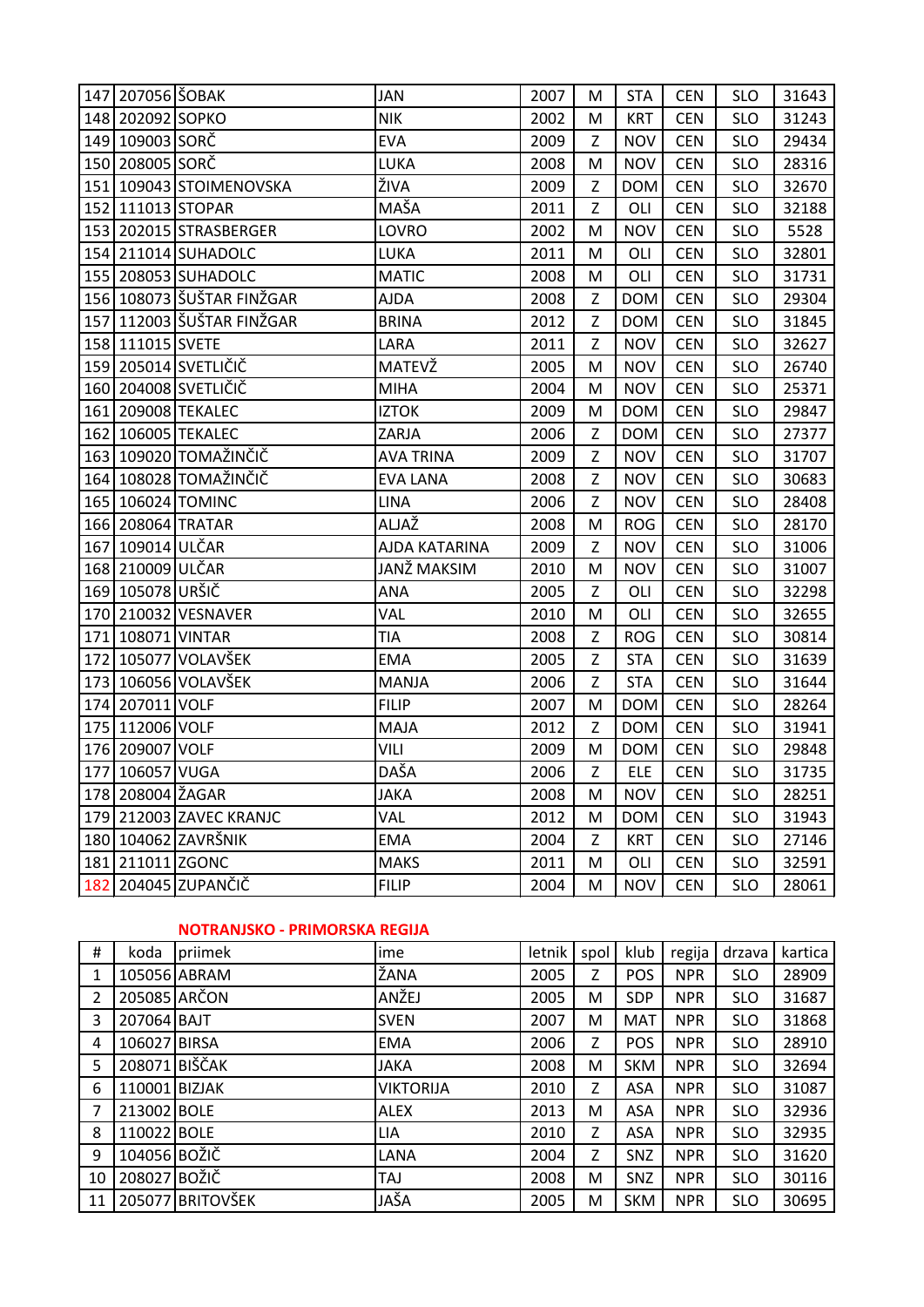| 12 |               | 109025 BURGAR             | <b>GAJA</b>      | 2009 | Z | MAT        | <b>NPR</b> | <b>SLO</b> | 31870 |
|----|---------------|---------------------------|------------------|------|---|------------|------------|------------|-------|
| 13 |               | 108054 BURGAR             | <b>IRIS</b>      | 2008 | Z | <b>MAT</b> | <b>NPR</b> | <b>SLO</b> | 31869 |
| 14 |               | 205019 CELESTINA          | VAL              | 2005 | M | SNO        | <b>NPR</b> | <b>SLO</b> | 27528 |
| 15 |               | 211016 ČERMELJ            | <b>MATIJA</b>    | 2011 | M | <b>ASA</b> | <b>NPR</b> | <b>SLO</b> | 32943 |
| 16 |               | 209059 ČERMELJ            | <b>VID</b>       | 2009 | M | ASA        | <b>NPR</b> | <b>SLO</b> | 32942 |
| 17 |               | 110023 ČERNIGOJ           | <b>PAVLINA</b>   | 2010 | Z | ASA        | <b>NPR</b> | <b>SLO</b> | 32939 |
| 18 | 209032 CUGELJ |                           | GAL              | 2009 | M | <b>MAT</b> | <b>NPR</b> | <b>SLO</b> | 31356 |
| 19 | 106052 DROLE  |                           | <b>ELA</b>       | 2006 | Z | <b>MAT</b> | <b>NPR</b> | <b>SLO</b> | 30771 |
| 20 | 102037 FELC   |                           | <b>HANA</b>      | 2002 | Z | <b>JAV</b> | <b>NPR</b> | <b>SLO</b> | 24789 |
| 21 | 202040 FELC   |                           | <b>PATRIK</b>    | 2002 | M | JAV        | <b>NPR</b> | <b>SLO</b> | 24790 |
| 22 | 209046 FELC   |                           | SAMO             | 2009 | M | JAV        | <b>NPR</b> | <b>SLO</b> | 32535 |
| 23 | 206006 FELC   |                           | <b>TOMI</b>      | 2006 | M | JAV        | <b>NPR</b> | <b>SLO</b> | 27240 |
| 24 |               | 210024 FONTANINI          | <b>KEVIN</b>     | 2010 | M | <b>GOR</b> | <b>NPR</b> | <b>SLO</b> | 32357 |
| 25 |               | 207070 FONTANINI          | <b>NIK</b>       | 2007 | M | <b>GOR</b> | <b>NPR</b> | <b>SLO</b> | 32384 |
| 26 |               | 107009 GNEZDA             | <b>HANA</b>      | 2007 | Z | <b>IDR</b> | <b>NPR</b> | <b>SLO</b> | 28261 |
| 27 |               | 203010 GNEZDA             | <b>NACE</b>      | 2003 | M | <b>IDR</b> | <b>NPR</b> | <b>SLO</b> | 24778 |
| 28 |               | 205034 GOMILŠČEK          | GAL              | 2005 | M | <b>MAT</b> | <b>NPR</b> | <b>SLO</b> | 27702 |
| 29 |               | 207020 GOVEKAR            | MATEVŽ           | 2007 | M | LOG        | <b>NPR</b> | <b>SLO</b> | 29296 |
| 30 |               | 106004 GRMOVŠEK           | <b>KAROLINA</b>  | 2006 | Z | JAV        | <b>NPR</b> | <b>SLO</b> | 27241 |
| 31 |               | 109019 GRMOVŠEK           | <b>MARINA</b>    | 2009 | Z | JAV        | <b>NPR</b> | <b>SLO</b> | 31713 |
| 32 |               | 204011 HROVATIN           | VID              | 2004 | M | JAV        | <b>NPR</b> | <b>SLO</b> | 26066 |
| 33 |               | 106014 HROVATIN           | ŽIVA             | 2006 | Z | JAV        | <b>NPR</b> | <b>SLO</b> | 28151 |
| 34 | 105014 HVALA  |                           | <b>MANCA</b>     | 2005 | Z | <b>MAT</b> | <b>NPR</b> | <b>SLO</b> | 27396 |
| 35 | 208042 HVALA  |                           | <b>MATIC</b>     | 2008 | M | <b>MAT</b> | <b>NPR</b> | <b>SLO</b> | 30774 |
| 36 | 206070 HVALIČ |                           | GAL              | 2006 | M | <b>GOR</b> | <b>NPR</b> | <b>SLO</b> | 32373 |
| 37 | 202083 HVALIČ |                           | <b>KLEMEN</b>    | 2002 | M | <b>GOR</b> | <b>NPR</b> | <b>SLO</b> | 28762 |
| 38 | 211007 JEJČIČ |                           | MAJ              | 2011 | M | ASA        | <b>NPR</b> | <b>SLO</b> | 32129 |
| 39 | 206060 JEKLIN |                           | <b>RENE</b>      | 2006 | M | <b>MAT</b> | <b>NPR</b> | <b>SLO</b> | 30772 |
| 40 | 104010 JERAM  |                           | <b>PATRICIJA</b> | 2004 | Z | <b>IDR</b> | <b>NPR</b> | <b>SLO</b> | 26236 |
| 41 | 205082 JOVIČ  |                           | <b>ALEKS</b>     | 2005 | M | <b>VRH</b> | <b>NPR</b> | <b>SLO</b> | 30925 |
|    |               | 42 107052 JURCA ŠTEFANČIČ | LANA             | 2007 | Z | POS        | <b>NPR</b> | <b>SLO</b> | 31967 |
| 43 |               | 205003 JURKOVIČ           | <b>ERIK</b>      | 2005 | M | <b>LOG</b> | <b>NPR</b> | <b>SLO</b> | 26037 |
| 44 | 109027 KALIN  |                           | <b>ULA</b>       | 2009 | Z | ASA        | <b>NPR</b> | <b>SLO</b> | 32933 |
| 45 | 102048 KALUŽA |                           | KAJA             | 2002 | Z | SDP        | <b>NPR</b> | <b>SLO</b> | 27411 |
| 46 |               | 211017 KANELLOPULOS       | JAN              | 2011 | M | <b>MAT</b> | <b>NPR</b> | <b>SLO</b> | 33021 |
| 47 |               | 203074 POTOČNIK           | LUKA             | 2003 | M | ASA        | <b>NPR</b> | SLO        | 28232 |
| 48 | 205004 KAVČIČ |                           | <b>ALEKS</b>     | 2005 | M | JAV        | <b>NPR</b> | <b>SLO</b> | 26068 |
| 49 | 206001 KAVČIČ |                           | <b>BOR</b>       | 2006 | M | JAV        | <b>NPR</b> | <b>SLO</b> | 26069 |
| 50 | 109036 KAVČIČ |                           | KAJA             | 2009 | Z | JAV        | <b>NPR</b> | <b>SLO</b> | 32602 |
| 51 | 210026 KAVČIČ |                           | LUKA             | 2010 | M | JAV        | <b>NPR</b> | <b>SLO</b> | 32521 |
| 52 |               | 207047 KLEMEN             | ALJAŽ            | 2007 | M | POS        | <b>NPR</b> | <b>SLO</b> | 30516 |
| 53 |               | 105057 KLEMEN             | TIJA             | 2005 | Z | POS        | <b>NPR</b> | <b>SLO</b> | 28911 |
| 54 |               | 209031 KLINKON            | <b>ALEX</b>      | 2009 | M | <b>MAT</b> | <b>NPR</b> | <b>SLO</b> | 31355 |
| 55 | 109040 KOBAL  |                           | JULIJA           | 2009 | Z | <b>GOR</b> | <b>NPR</b> | <b>SLO</b> | 32636 |
| 56 | 208076 KOBAL  |                           | <b>MATIC</b>     | 2008 | M | <b>MAT</b> | <b>NPR</b> | <b>SLO</b> | 33020 |
| 57 |               | 108039 KOGLOT             | MIA              | 2008 | Z | GOR        | <b>NPR</b> | <b>SLO</b> | 31399 |
| 58 | 108053 KOGOJ  |                           | <b>RENEE</b>     | 2008 | Z | <b>MAT</b> | <b>NPR</b> | <b>SLO</b> | 31359 |
| 59 | 205078 KOKALJ |                           | GAŠPER           | 2005 | M | LOG        | <b>NPR</b> | <b>SLO</b> | 30687 |
| 60 | 208029 KOKALJ |                           | <b>MATEJ</b>     | 2008 | M | <b>LOG</b> | <b>NPR</b> | <b>SLO</b> | 30696 |
| 61 | 203092 KOKALJ |                           | <b>MIHA</b>      | 2003 | M | LOG        | <b>NPR</b> | <b>SLO</b> | 30697 |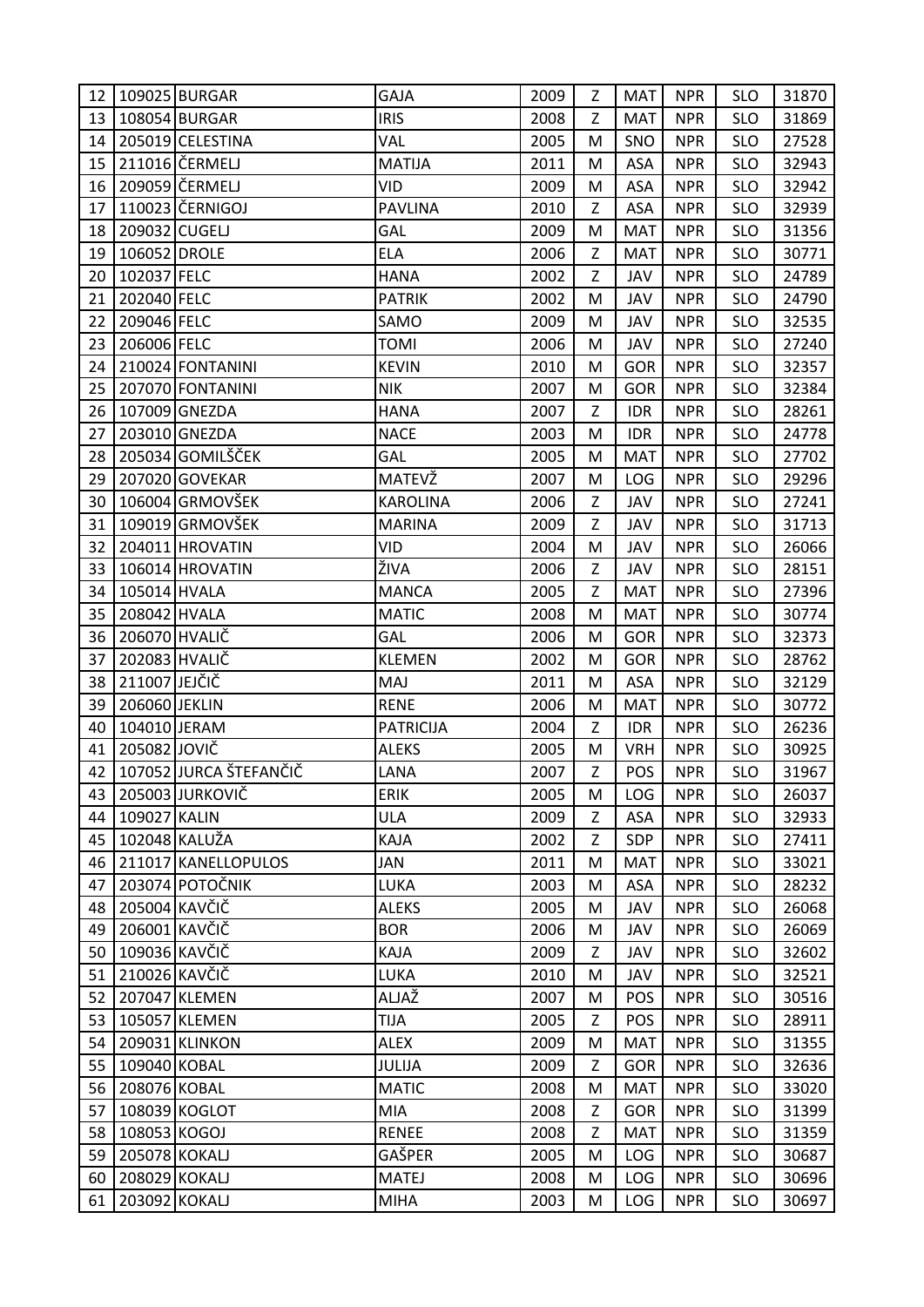| 62 |                    | 211018 KOKOLE             | <b>MARKO</b>   | 2011 | м | MAT        | <b>NPR</b> | <b>SLO</b> | 33018 |
|----|--------------------|---------------------------|----------------|------|---|------------|------------|------------|-------|
| 63 | 207079 KRANJC      |                           | LUKA           | 2007 | M | <b>MAT</b> | <b>NPR</b> | <b>SLO</b> | 33024 |
| 64 |                    | 202058 KRANJEC            | ALJAŽ          | 2002 | M | SDP        | <b>NPR</b> | <b>SLO</b> | 26283 |
| 65 |                    | 112009 KRIŽNIČ            | LARA           | 2012 | Z | <b>MAT</b> | <b>NPR</b> | <b>SLO</b> | 33017 |
| 66 |                    | 208043 KRUH HVALA         | <b>TARAS</b>   | 2008 | M | <b>GOR</b> | <b>NPR</b> | <b>SLO</b> | 31398 |
| 67 | 107016 KUNC        |                           | ANA            | 2007 | Z | LOG        | <b>NPR</b> | <b>SLO</b> | 28995 |
| 68 | 210021 KUNC        |                           | <b>TOBIJA</b>  | 2010 | M | LOG        | <b>NPR</b> | <b>SLO</b> | 31830 |
| 69 | 102051 KUŽNIK      |                           | <b>TINKARA</b> | 2002 | Z | <b>VRH</b> | <b>NPR</b> | <b>SLO</b> | 27579 |
| 70 |                    | 110024 LAVRENČIČ          | <b>HANA</b>    | 2010 | Z | <b>ASA</b> | <b>NPR</b> | <b>SLO</b> | 32940 |
| 71 |                    | 207063 LAVRENČIČ          | <b>JAKOB</b>   | 2007 | M | <b>MAT</b> | <b>NPR</b> | <b>SLO</b> | 31867 |
| 72 |                    | 109051 LAVRENČIČ          | <b>MARJETA</b> | 2009 | Z | ASA        | <b>NPR</b> | <b>SLO</b> | 32949 |
| 73 |                    | 205068 LAVRENČIČ          | <b>ROK</b>     | 2005 | M | <b>MAT</b> | <b>NPR</b> | <b>SLO</b> | 29320 |
| 74 |                    | 213004 LAVRENČIČ          | VASILIJ        | 2013 | M | <b>ASA</b> | <b>NPR</b> | <b>SLO</b> | 32950 |
| 75 | 206007 LEBAN       |                           | <b>DOMEN</b>   | 2006 | M | <b>IDR</b> | <b>NPR</b> | <b>SLO</b> | 27326 |
| 76 | 208077 LEBAN       |                           | <b>MAKS</b>    | 2008 | M | <b>MAT</b> | <b>NPR</b> | <b>SLO</b> | 33023 |
| 77 | 104003 LEBAN       |                           | <b>MANJA</b>   | 2004 | Z | <b>IDR</b> | <b>NPR</b> | <b>SLO</b> | 24781 |
| 78 | 210039 LEBAN       |                           | TOMAŽ          | 2010 | M | <b>MAT</b> | <b>NPR</b> | <b>SLO</b> | 33022 |
| 79 |                    | 205071 LESKOVEC           | <b>JAKOB</b>   | 2005 | M | LOG        | <b>NPR</b> | <b>SLO</b> | 29136 |
| 80 |                    | 107021 LESKOVEC           | <b>JERCA</b>   | 2007 | Z | <b>LOG</b> | <b>NPR</b> | <b>SLO</b> | 29137 |
| 81 |                    | 210012 LEVPUŠČEK          | <b>JAKA</b>    | 2010 | M | <b>MAT</b> | <b>NPR</b> | <b>SLO</b> | 31358 |
| 82 | 110006 LOGAR       |                           | <b>NIKA</b>    | 2010 | Z | JAV        | <b>NPR</b> | <b>SLO</b> | 31665 |
| 83 |                    | 202002 LUKANČIČ           | ALJAŽ          | 2002 | M | LOG        | <b>NPR</b> | <b>SLO</b> | 19115 |
| 84 | 108063 MAČUS       |                           | <b>ELA</b>     | 2008 | Z | <b>GOR</b> | <b>NPR</b> | <b>SLO</b> | 32635 |
| 85 |                    | 204067 MANKUČ             | <b>MARTIN</b>  | 2004 | M | <b>PIV</b> | <b>NPR</b> | <b>SLO</b> | 29960 |
| 86 |                    | 204080 MARINIČ            | <b>ANIM</b>    | 2004 | M | <b>GOR</b> | <b>NPR</b> | <b>SLO</b> | 32826 |
| 87 |                    | 211019 MAŠERA             | <b>GREGA</b>   | 2011 | M | <b>MAT</b> | <b>NPR</b> | <b>SLO</b> | 33016 |
| 88 |                    | 208036 MAŠERA             | <b>MIHA</b>    | 2008 | M | <b>MAT</b> | <b>NPR</b> | <b>SLO</b> | 30921 |
| 89 |                    | 108033 MAŠERA             | TINKARA        | 2008 | Z | <b>MAT</b> | <b>NPR</b> | <b>SLO</b> | 30773 |
| 90 |                    | 204078 MAVER ROLDO        | ŽIGA           | 2004 | M | GOR        | <b>NPR</b> | <b>SLO</b> | 32378 |
| 91 |                    | 102069 MLAKAR             | MAŠA           | 2002 | Z | <b>MAT</b> | <b>NPR</b> | <b>SLO</b> | 31817 |
| 92 |                    | 107046 MOČNIK             | <b>MANCA</b>   | 2007 | Z | <b>MAT</b> | <b>NPR</b> | <b>SLO</b> | 30770 |
| 93 |                    | 209034 MRAKIČ             | <b>NEJC</b>    | 2009 | M | <b>GOR</b> | <b>NPR</b> | <b>SLO</b> | 31400 |
| 94 | 208073 MUŠIČ       |                           | <b>MARK</b>    | 2008 | M | <b>VRH</b> | <b>NPR</b> | <b>SLO</b> | 32861 |
| 95 |                    | 203097 OREŠNIK            | <b>LOVRENC</b> | 2003 | M | LOG        | <b>NPR</b> | <b>SLO</b> | 31831 |
| 96 |                    | 105076 PAVLICA ZORN       | <b>BRINA</b>   | 2005 | Z | <b>GOR</b> | <b>NPR</b> | <b>SLO</b> | 31430 |
| 97 |                    | 207052 PAVLICA ZORN       | <b>TOBIJA</b>  | 2007 | M | <b>GOR</b> | <b>NPR</b> | <b>SLO</b> | 31431 |
| 98 | 209012 PEČEK       |                           | ENEJ           | 2009 | M | JAV        | <b>NPR</b> | <b>SLO</b> | 30009 |
| 99 | 111006 PEČEK       |                           | <b>EVA</b>     | 2011 | Z | JAV        | <b>NPR</b> | <b>SLO</b> | 31666 |
|    |                    | 100 213003 PELJHAN        | <b>DOMINIK</b> | 2013 | M | ASA        | <b>NPR</b> | <b>SLO</b> | 32945 |
|    |                    | 101 109050 PELJHAN        | <b>PETJA</b>   | 2009 | Z | ASA        | <b>NPR</b> | <b>SLO</b> | 32944 |
|    |                    | 102 206071 PETROVČIČ      | ANŽE           | 2006 | M | LOG        | <b>NPR</b> | <b>SLO</b> | 32703 |
|    | 103 210038 PINTAR  |                           | <b>TIMIJAN</b> | 2010 | M | ASA        | <b>NPR</b> | <b>SLO</b> | 32938 |
|    | 104 107056 PIRIH   |                           | <b>MANCA</b>   | 2007 | Z | <b>GOR</b> | <b>NPR</b> | <b>SLO</b> | 32182 |
|    | 105 107057 PIRIH   |                           | <b>METKA</b>   | 2007 | Z | <b>GOR</b> | <b>NPR</b> | <b>SLO</b> | 32180 |
|    | 106 110025 PIZZONI |                           | <b>KARIN</b>   | 2010 | Z | ASA        | <b>NPR</b> | <b>SLO</b> | 32946 |
|    |                    | 107 107053 PODGORNIK      | LEA            | 2007 | Z | <b>ASA</b> | <b>NPR</b> | <b>SLO</b> | 32136 |
|    |                    | 108 107008 POTOČNIK       | <b>JULIJA</b>  | 2007 | Z | ASA        | <b>NPR</b> | <b>SLO</b> | 28231 |
|    |                    | 109 102039 POŽENEL VILHAR | URŠA           | 2002 | Z | SDP        | <b>NPR</b> | <b>SLO</b> | 26571 |
|    |                    | 110 110026 RASPOR         | LARA           | 2010 | Z | <b>ASA</b> | <b>NPR</b> | <b>SLO</b> | 32948 |
|    |                    | 111 113003 RODMAN         | TJAŠA          | 2013 | Z | ASA        | <b>NPR</b> | SLO        | 32947 |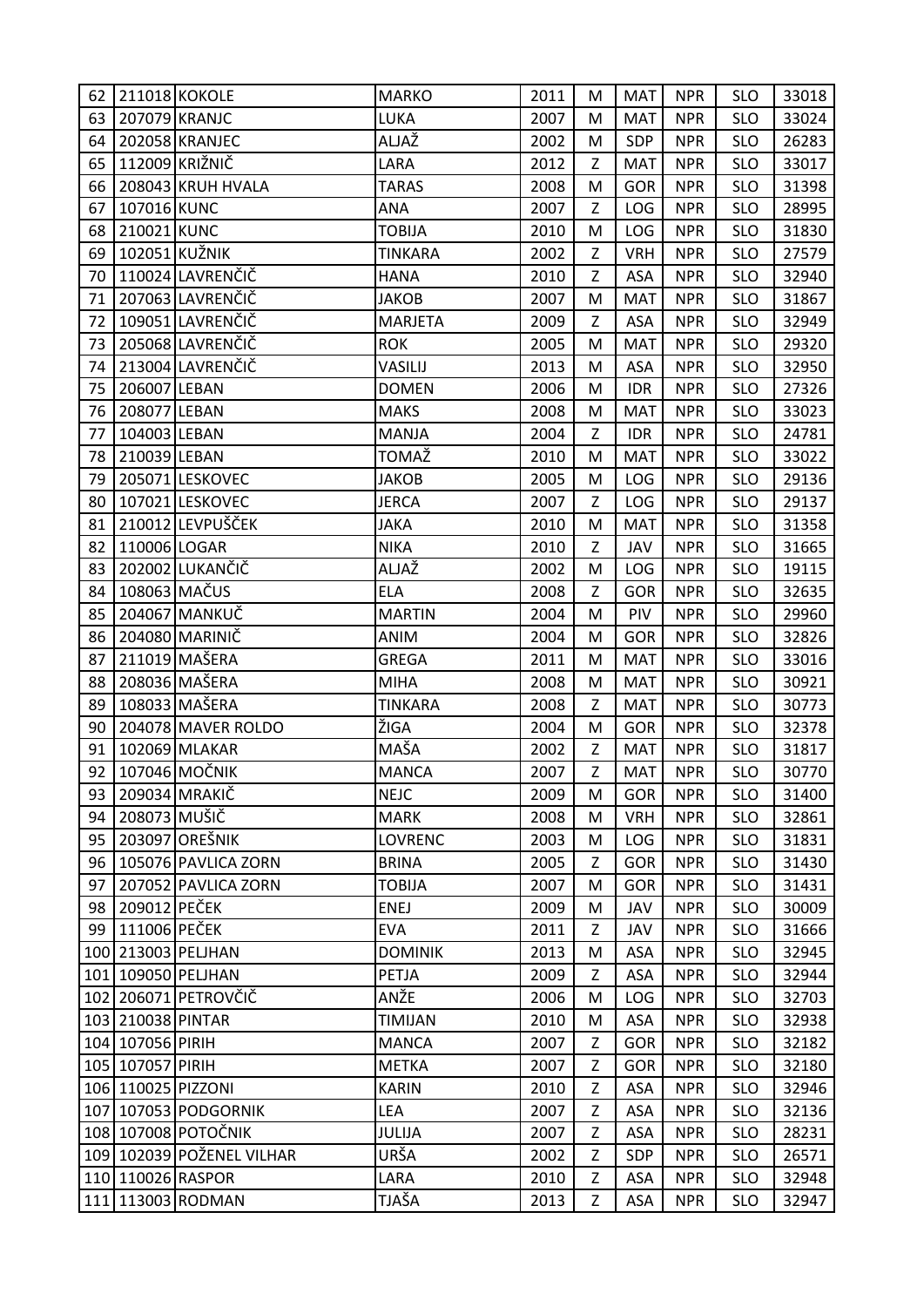|     |                   | 112 103042 RONZULLO  | <b>ALJA</b>     | 2003 | Z | SDP        | <b>NPR</b> | <b>SLO</b> | 27292 |
|-----|-------------------|----------------------|-----------------|------|---|------------|------------|------------|-------|
|     | 113 103058 ROŽIČ  |                      | LEA             | 2003 | Z | ASA        | <b>NPR</b> | <b>SLO</b> | 28235 |
|     | 114 106018 ROŽIČ  |                      | URŠA            | 2006 | Z | ASA        | <b>NPR</b> | <b>SLO</b> | 28236 |
|     | 115 107071 RUPNIK |                      | ČARNA           | 2007 | Z | JAV        | <b>NPR</b> | <b>SLO</b> | 32930 |
|     | 116 209016 RUPNIK |                      | <b>DAVID</b>    | 2009 | M | LOG        | <b>NPR</b> | <b>SLO</b> | 30692 |
|     | 117 105009 RUPNIK |                      | JULIJA          | 2005 | Z | JAV        | <b>NPR</b> | <b>SLO</b> | 27249 |
|     | 118 109023 RUPNIK |                      | <b>NEJA</b>     | 2009 | Z | JAV        | <b>NPR</b> | <b>SLO</b> | 31784 |
|     | 119 210037 RUPNIK |                      | <b>RENE</b>     | 2010 | M | JAV        | <b>NPR</b> | <b>SLO</b> | 32928 |
|     | 120 204062 RUS    |                      | <b>JURE</b>     | 2004 | M | JAV        | <b>NPR</b> | <b>SLO</b> | 28996 |
|     | 121 107055 RUSTJA |                      | ANA             | 2007 | Z | ASA        | <b>NPR</b> | <b>SLO</b> | 32126 |
|     | 122 211010 ŠADL   |                      | MATEVŽ          | 2011 | M | <b>SKM</b> | <b>NPR</b> | <b>SLO</b> | 32544 |
|     | 123 106059 ŠADL   |                      | <b>TAJA</b>     | 2006 | Z | <b>SKM</b> | <b>NPR</b> | <b>SLO</b> | 31915 |
|     |                   | 124 104025 SAMOKEC   | ANA             | 2004 | Z | SNZ        | <b>NPR</b> | <b>SLO</b> | 27293 |
|     | 125 208046 ŠAVLI  |                      | <b>KRISTIAN</b> | 2008 | M | GOR        | <b>NPR</b> | <b>SLO</b> | 31421 |
|     | 126 206018 ŠEBALJ |                      | GAL             | 2006 | M | JAV        | <b>NPR</b> | <b>SLO</b> | 28154 |
|     | 127 203055 ŠEBALJ |                      | VID             | 2003 | M | JAV        | <b>NPR</b> | <b>SLO</b> | 27295 |
|     |                   | 128 206072 SEMENIČ   | <b>TRISTAN</b>  | 2006 | M | <b>GOR</b> | <b>NPR</b> | <b>SLO</b> | 32827 |
|     | 129 208072 ŠKOF   |                      | <b>NAL</b>      | 2008 | M | <b>VRH</b> | <b>NPR</b> | <b>SLO</b> | 32775 |
|     |                   | 130 108024 ŠKRABOLJE | <b>CORINA</b>   | 2008 | Z | SNZ        | <b>NPR</b> | <b>SLO</b> | 30121 |
|     | 131 205043 ŠMID   |                      | DANIEL          | 2005 | M | <b>KAN</b> | <b>NPR</b> | <b>SLO</b> | 28392 |
|     |                   | 132 109013 ŠPACAPAN  | <b>NELI</b>     | 2009 | Z | <b>GOR</b> | <b>NPR</b> | <b>SLO</b> | 30479 |
|     |                   | 133 104054 ŠPACAPAN  | <b>NIKA</b>     | 2004 | Z | <b>GOR</b> | <b>NPR</b> | <b>SLO</b> | 30466 |
|     | 134 208062 SULIČ  |                      | SAMO            | 2008 | M | <b>GOR</b> | <b>NPR</b> | <b>SLO</b> | 32184 |
|     | 135 111017 SUSSAN |                      | <b>IZABEL</b>   | 2011 | Z | <b>MAT</b> | <b>NPR</b> | <b>SLO</b> | 33019 |
|     |                   | 136 205042 SVETLIČIČ | JOŠT            | 2005 | M | JAV        | <b>NPR</b> | <b>SLO</b> | 28318 |
| 137 | 209063 TOMŠIČ     |                      | <b>TOMI</b>     | 2009 | M | <b>MAT</b> | <b>NPR</b> | <b>SLO</b> | 31354 |
|     | 138 207038 TRČEK  |                      | ANŽE            | 2007 | M | JAV        | <b>NPR</b> | <b>SLO</b> | 30081 |
|     | 139 102005 TRČEK  |                      | <b>KARIN</b>    | 2002 | Z | JAV        | <b>NPR</b> | <b>SLO</b> | 14324 |
|     | 140 102052 TRČEK  |                      | <b>MANCA</b>    | 2002 | Z | <b>VRH</b> | <b>NPR</b> | <b>SLO</b> | 26061 |
|     | 141 110003 TURK   |                      | <b>KAJA</b>     | 2010 | Z | ASA        | <b>NPR</b> | <b>SLO</b> | 31077 |
|     | 142 110008 ULJAN  |                      | VANESA          | 2010 | Z | SNZ        | <b>NPR</b> | <b>SLO</b> | 31764 |
|     | 143 202089 URŠIČ  |                      | ŽAN             | 2002 | M | GOR        | <b>NPR</b> | <b>SLO</b> | 30447 |
|     |                   | 144 112008 VELENIK   | ZOJA            | 2012 | Z | ASA        | <b>NPR</b> | <b>SLO</b> | 32941 |
|     | 145 211015 VERČ   |                      | ŽAN             | 2011 | M | ASA        | <b>NPR</b> | <b>SLO</b> | 32937 |
|     |                   | 146 111016 VIDMAR    | <b>KLARA</b>    | 2011 | Z | ASA        | <b>NPR</b> | <b>SLO</b> | 32934 |
|     |                   | 147 108062 VODOPIVEC | <b>ELA</b>      | 2008 | Ζ | <b>GOR</b> | <b>NPR</b> | <b>SLO</b> | 32637 |
|     | 148 108052 ŽGEČ   |                      | <b>EVA</b>      | 2008 | Z | <b>MAT</b> | <b>NPR</b> | <b>SLO</b> | 31357 |
|     | 149 106031 ŽITKO  |                      | <b>PETJA</b>    | 2006 | Z | <b>POS</b> | <b>NPR</b> | <b>SLO</b> | 31602 |
|     | 150 108046 ŽITKO  |                      | VARJA           | 2008 | Z | <b>POS</b> | <b>NPR</b> | <b>SLO</b> | 31603 |
|     | 151 205088 ZORČ   |                      | TIM             | 2005 | M | <b>MAT</b> | <b>NPR</b> | <b>SLO</b> | 32546 |

### **VZHODNA REGIJA**

| Ħ | koda                       | priimek            | ime              | letnik | spol | klub       | regija     | drzava     | kartica |
|---|----------------------------|--------------------|------------------|--------|------|------------|------------|------------|---------|
|   |                            | 203098 ARSOVSKI    | <b>KRISTIJAN</b> | 2003   | М    | ZAJ        | VZH        | <b>SLO</b> | 32587   |
|   |                            | 106061 ATANASOVSKA | <b>JANA</b>      | 2006   | 7    | ZAJ        | <b>VZH</b> | <b>SLO</b> | 32582   |
| 3 | $202042$ $A_{\rm Z}^2$ NOH |                    | <b>ROK</b>       | 2002   | М    | <b>BRM</b> | VZH        | <b>SLO</b> | 24933   |
| 4 | 107037 BAJEC               |                    | <b>NEŽA</b>      | 2007   |      | <b>BRM</b> | VZH        | <b>SLO</b> | 30689   |
|   | 110018 BIJOL               |                    | <b>NELI</b>      | 2010   |      | <b>VUZ</b> | <b>VZH</b> | <b>SLO</b> | 32561   |
| 6 |                            | 104048 BOMBAČ      | <b>TAJA</b>      | 2004   | 7    | <b>UNC</b> | <b>VZH</b> | <b>SLO</b> | 29041   |
|   |                            | 104013 BRICMAN     | ŽANA NINA        | 2004   | 7    | <b>VUZ</b> | <b>VZH</b> | <b>SLO</b> | 26276   |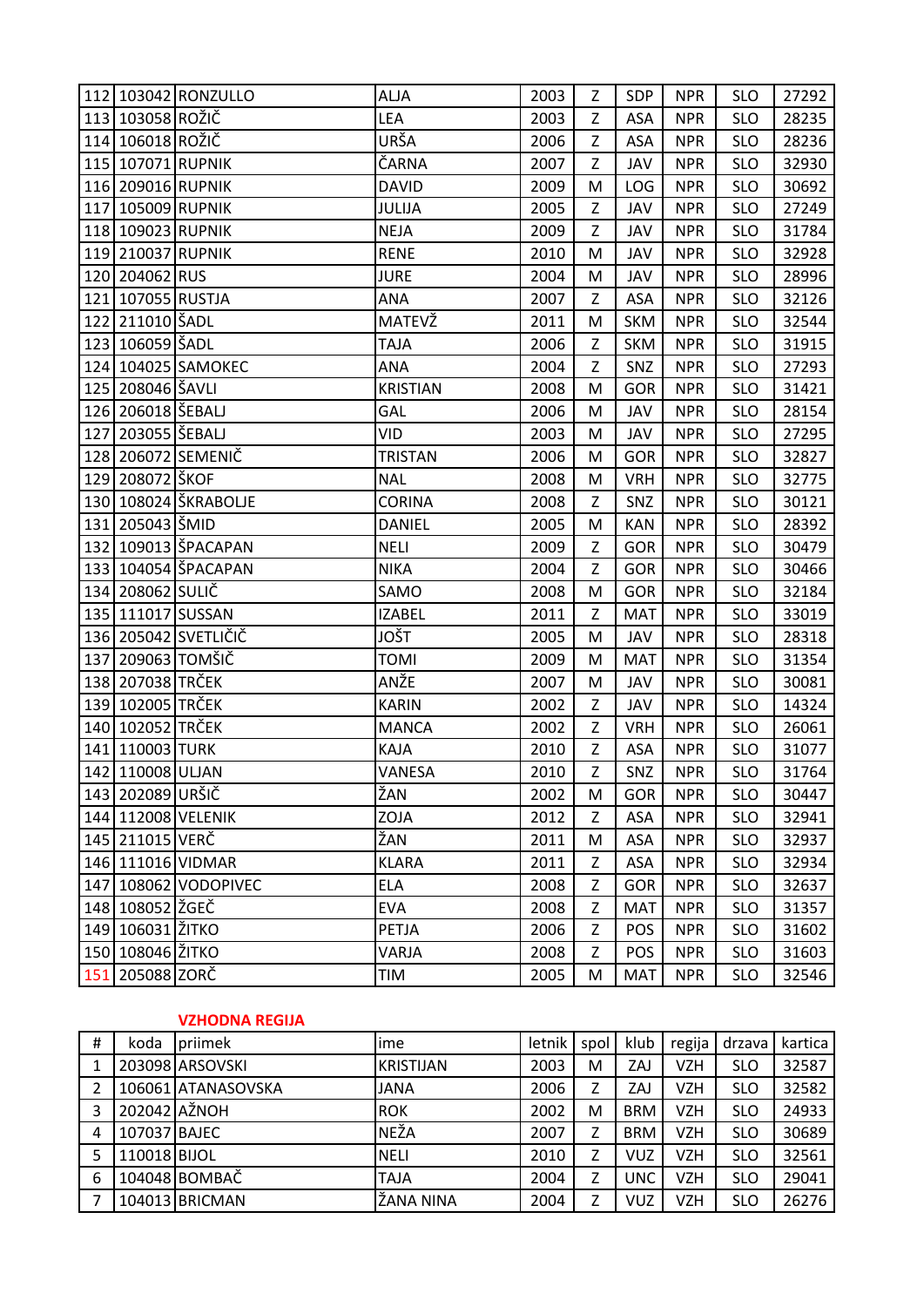| 8  | 206042 BUČAR  |                       | LUKA           | 2006 | M | <b>BRM</b> | <b>VZH</b> | <b>SLO</b> | 29819 |
|----|---------------|-----------------------|----------------|------|---|------------|------------|------------|-------|
| 9  | 208078 ČERNE  |                       | <b>TIMOTEJ</b> | 2008 | M | <b>TRB</b> | <b>VZH</b> | <b>SLO</b> | 30785 |
| 10 | 209062 ČOP    |                       | <b>JANEZ</b>   | 2009 | M | <b>TRB</b> | <b>VZH</b> | <b>SLO</b> | 30784 |
| 11 | 211004 ČOP    |                       | JOŠT           | 2011 | M | <b>TRB</b> | <b>VZH</b> | <b>SLO</b> | 31714 |
| 12 |               | <b>RIBIČ</b>          | MAJ            | 2010 | M | <b>BRM</b> | <b>VZH</b> | <b>SLO</b> | 32410 |
| 13 |               | 105015 DEBELAK        | KIM            | 2005 | Z | <b>CRN</b> | <b>VZH</b> | <b>SLO</b> | 27421 |
| 14 | 205091 DIUKEL |                       | VALENTYN       | 2005 | M | <b>BRM</b> | <b>VZH</b> | <b>SLO</b> | 32668 |
| 15 |               | 206044 DOBNIK         | LAN ALEKSANDER | 2006 | M | <b>UNC</b> | <b>VZH</b> | <b>SLO</b> | 28508 |
| 16 |               | 205089 DOBRESKI       | <b>JAKOV</b>   | 2005 | M | ZAJ        | <b>VZH</b> | <b>SLO</b> | 32586 |
| 17 |               | 108019 DOLINAR        | VALENTINA      | 2008 | Z | <b>ALS</b> | <b>VZH</b> | <b>SLO</b> | 29975 |
| 18 |               | 106040 DOMJAN         | ŠPELA          | 2006 | Z | <b>BRM</b> | <b>VZH</b> | <b>SLO</b> | 29875 |
| 19 |               | 206019 DVORNIK        | LUKA           | 2006 | M | <b>DVO</b> | <b>VZH</b> | <b>SLO</b> | 24983 |
| 20 |               | 208056 ERJAVEC        | <b>LADO</b>    | 2008 | M | <b>FUZ</b> | <b>VZH</b> | <b>SLO</b> | 31809 |
| 21 | 207021 FINKŠT |                       | ŽAN            | 2007 | M | <b>UNC</b> | <b>VZH</b> | <b>SLO</b> | 29802 |
| 22 |               | 108021 FURMAN         | ŽANIN          | 2008 | Ζ | <b>ALS</b> | <b>VZH</b> | <b>SLO</b> | 29976 |
| 23 |               | 108051 GARBUS         | TIA            | 2008 | Z | <b>FUZ</b> | <b>VZH</b> | <b>SLO</b> | 31810 |
| 24 |               | 107051 GARBUS         | ŽIVA           | 2007 | Z | <b>FUZ</b> | <b>VZH</b> | <b>SLO</b> | 31811 |
| 25 | 109031 GERDEJ |                       | <b>HANA</b>    | 2009 | Z | <b>FUZ</b> | <b>VZH</b> | <b>SLO</b> | 32550 |
| 26 | 205092 GOLOB  |                       | GAŠPER         | 2005 | M | <b>TRB</b> | <b>VZH</b> | <b>SLO</b> | 30783 |
| 27 |               | 108060 GORJUP         | <b>EVA</b>     | 2008 | Z | <b>ALS</b> | <b>VZH</b> | <b>SLO</b> | 32525 |
| 28 |               | 210034 GORJUP         | <b>MIHA</b>    | 2010 | M | <b>TRB</b> | <b>VZH</b> | <b>SLO</b> | 32700 |
| 29 |               | 110014 GORNIK ZUPANIČ | ŽIVA           | 2010 | Z | <b>BRM</b> | <b>VZH</b> | <b>SLO</b> | 32495 |
| 30 | 108065 GORZA  |                       | ŽANA           | 2008 | Z | <b>CRN</b> | <b>VZH</b> | <b>SLO</b> | 32647 |
| 31 |               | 110012 GOSTENČNIK     | CORA           | 2010 | Z | <b>BRM</b> | <b>VZH</b> | <b>SLO</b> | 32292 |
| 32 |               | 211012 GOSTENČNIK     | <b>TINE</b>    | 2011 | M | <b>BRM</b> | <b>VZH</b> | <b>SLO</b> | 32609 |
| 33 | 102063 HAAS   |                       | <b>KIARA</b>   | 2002 | Z | <b>BRM</b> | <b>VZH</b> | <b>SLO</b> | 29702 |
| 34 |               | 203043 HABERMAN       | <b>LEON</b>    | 2003 | M | <b>VUZ</b> | <b>VZH</b> | <b>SLO</b> | 19936 |
| 35 | 203012 HELBL  |                       | <b>MATIC</b>   | 2003 | M | <b>VUZ</b> | <b>VZH</b> | <b>SLO</b> | 25047 |
| 36 |               | 207057 HENDLER        | ANEJ           | 2007 | M | <b>VUZ</b> | <b>VZH</b> | <b>SLO</b> | 31670 |
| 37 |               | 208047 HERNAVS        | <b>GAL</b>     | 2008 | M | <b>TRB</b> | <b>VZH</b> | <b>SLO</b> | 30782 |
| 38 |               | 212006 HERNAVS        | MAJ            | 2012 | M | <b>TRB</b> | <b>VZH</b> | <b>SLO</b> | 32598 |
| 39 |               | 205017 HRIBERŠEK      | <b>ALEN</b>    | 2005 | M | <b>UNC</b> | <b>VZH</b> | <b>SLO</b> | 27172 |
| 40 |               | 108047 HRIBERŠEK      | <b>EVA</b>     | 2008 | Z | <b>BRM</b> | <b>VZH</b> | <b>SLO</b> | 31614 |
| 41 |               | 211009 HRIBERŠEK      | VAL            | 2011 | M | <b>BRM</b> | <b>VZH</b> | <b>SLO</b> | 32374 |
| 42 | 207074 ILEV   |                       | <b>DANILO</b>  | 2007 | M | ZAJ        | <b>VZH</b> | <b>SLO</b> | 32584 |
| 43 |               | 206047 INDIHAR        | GAŠPER         | 2006 | M | <b>BRM</b> | <b>VZH</b> | <b>SLO</b> | 29888 |
| 44 |               | 107026 INDIHAR        | <b>HANA</b>    | 2007 | Z | <b>BRM</b> | <b>VZH</b> | <b>SLO</b> | 29889 |
| 45 |               | 109029 JAMŠEK         | <b>TINKARA</b> | 2009 | Z | <b>TRB</b> | <b>VZH</b> | <b>SLO</b> | 32366 |
| 46 | 109006 JAN    |                       | <b>BRINA</b>   | 2009 | Z | <b>UNC</b> | <b>VZH</b> | <b>SLO</b> | 29977 |
| 47 | 203027 JAN    |                       | ŽIGA           | 2003 | M | <b>UNC</b> | <b>VZH</b> | <b>SLO</b> | 25904 |
| 48 |               | 105062 JAVORNIK       | <b>AJDA</b>    | 2005 | Z | <b>VUZ</b> | <b>VZH</b> | <b>SLO</b> | 28961 |
| 49 | 105068 JERAJ  |                       | <b>ALJA</b>    | 2005 | Z | <b>TRB</b> | <b>VZH</b> | <b>SLO</b> | 29922 |
| 50 | 208065 JERIČ  |                       | VAL            | 2008 | M | <b>ALS</b> | <b>VZH</b> | <b>SLO</b> | 32538 |
| 51 |               | 109052 KACL-KUPLEN    | <b>TADEA</b>   | 2009 | Z | <b>CRN</b> | <b>VZH</b> | <b>SLO</b> | 33010 |
| 52 | 206061 KARO   |                       | TAJ            | 2006 | M | <b>BRM</b> | <b>VZH</b> | <b>SLO</b> | 29081 |
| 53 | 107029 KIDRIČ |                       | <b>GAJA</b>    | 2007 | Z | <b>ALS</b> | <b>VZH</b> | <b>SLO</b> | 29978 |
| 54 |               | 104045 KLEMENC        | <b>VITA</b>    | 2004 | Z | <b>FUZ</b> | <b>VZH</b> | <b>SLO</b> | 28950 |
| 55 |               | 209048 KOČEVAR        | <b>JURE</b>    | 2009 | M | <b>ALS</b> | <b>VZH</b> | <b>SLO</b> | 32528 |
| 56 |               | 205035 KOČEVAR        | <b>MATEJ</b>   | 2005 | M | <b>UNC</b> | <b>VZH</b> | <b>SLO</b> | 28118 |
| 57 |               | 102011 KOMPAN         | <b>JERA</b>    | 2002 | Z | <b>CRN</b> | <b>VZH</b> | <b>SLO</b> | 23009 |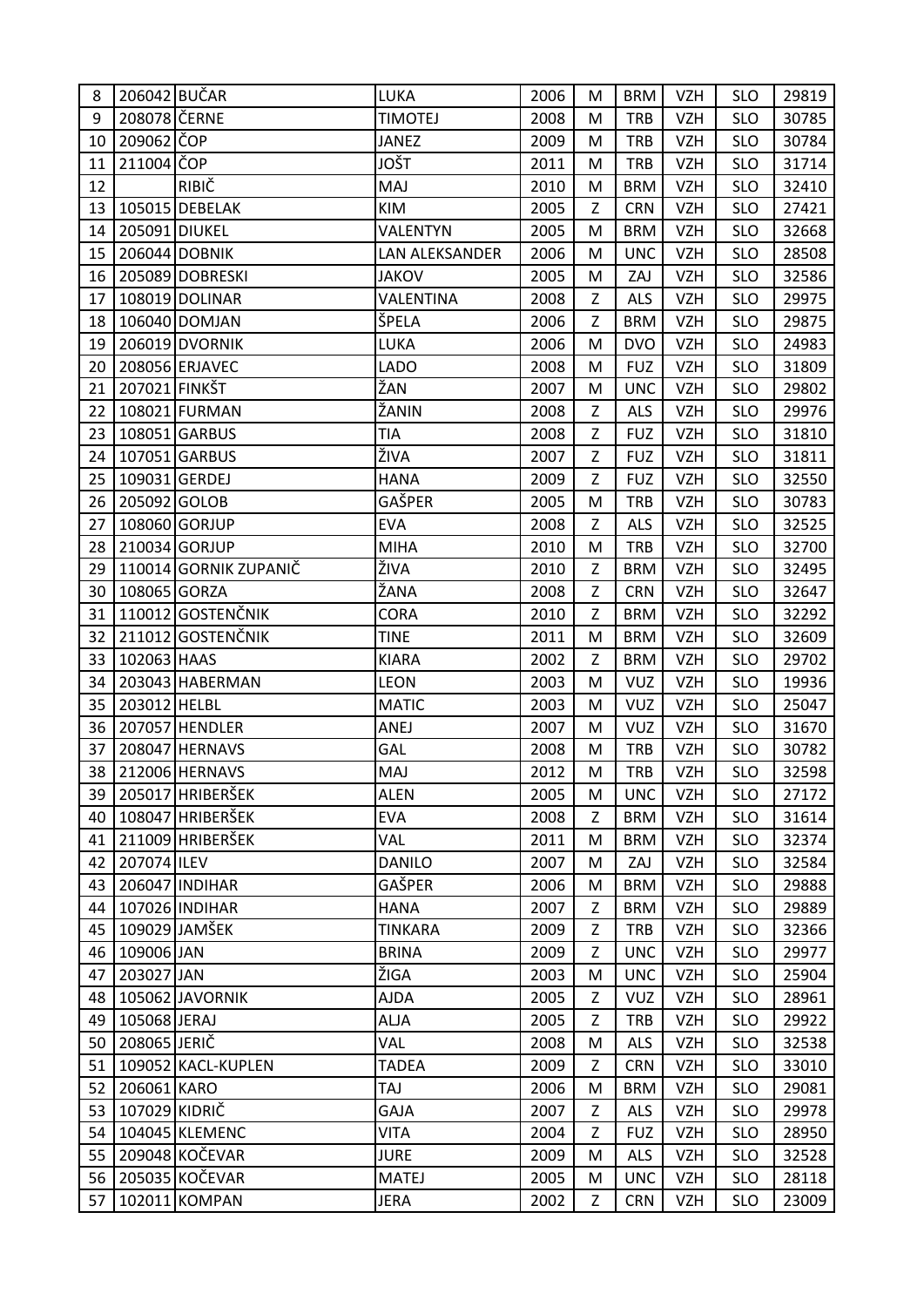| 58 | 206054 KOREN                         |                             | MATEVŽ         | 2006 | M | <b>FUZ</b> | VZH        | <b>SLO</b> | 30617 |
|----|--------------------------------------|-----------------------------|----------------|------|---|------------|------------|------------|-------|
| 59 | 103063 KOREN                         |                             | <b>TINKARA</b> | 2003 | Z | <b>FUZ</b> | <b>VZH</b> | <b>SLO</b> | 28951 |
| 60 | 206056 KOTNIK                        |                             | <b>VID</b>     | 2006 | M | <b>VEL</b> | <b>VZH</b> | <b>SLO</b> | 30712 |
| 61 |                                      | 209047 KOTNIK EKART         | <b>OSKAR</b>   | 2009 | M | <b>BRM</b> | <b>VZH</b> | <b>SLO</b> | 32540 |
| 62 | 205070 KOVAČ                         |                             | LUKA           | 2005 | M | <b>MEZ</b> | <b>VZH</b> | <b>SLO</b> | 29574 |
| 63 |                                      | 106062 KOVIČ ŽIGERT         | <b>KATJA</b>   | 2006 | Z | <b>TRB</b> | <b>VZH</b> | <b>SLO</b> | 32956 |
| 64 | 107027 KRAJNC                        |                             | ANJA           | 2007 | Z | <b>ALS</b> | <b>VZH</b> | <b>SLO</b> | 29981 |
| 65 | 208020 KRAJNC                        |                             | LUKA           | 2008 | M | <b>ALS</b> | <b>VZH</b> | <b>SLO</b> | 29983 |
| 66 |                                      | 104059 KRAJNČIČ             | <b>BRINA</b>   | 2004 | Z | <b>BRM</b> | <b>VZH</b> | <b>SLO</b> | 32174 |
| 67 | 207077 KRIVC                         |                             | ANEJ           | 2007 | M | <b>VUZ</b> | <b>VZH</b> | <b>SLO</b> | 32680 |
| 68 | 209060 KURNIK                        |                             | <b>JAKOB</b>   | 2009 | M | <b>CRN</b> | <b>VZH</b> | <b>SLO</b> | 33008 |
| 69 | 104063 LESJAK                        |                             | <b>JOHANA</b>  | 2004 | Z | <b>CRN</b> | <b>VZH</b> | <b>SLO</b> | 31734 |
| 70 | 107069 LESJAK                        |                             | LANA           | 2007 | Ζ | <b>VUZ</b> | <b>VZH</b> | <b>SLO</b> | 32686 |
| 71 | 207076 LESJAK                        |                             | LENART         | 2007 | M | <b>CRN</b> | <b>VZH</b> | <b>SLO</b> | 31733 |
| 72 | 210033 LESJAK                        |                             | TAI            | 2010 | M | <b>VUZ</b> | <b>VZH</b> | <b>SLO</b> | 32685 |
| 73 |                                      | 207033 LUJANAC              | JAN            | 2007 | M | <b>ALS</b> | <b>VZH</b> | <b>SLO</b> | 29176 |
| 74 | 109004 MACUH                         |                             | <b>ALMA</b>    | 2009 | Z | <b>ALS</b> | <b>VZH</b> | <b>SLO</b> | 29987 |
| 75 |                                      | 207034 MACUH                | GAŠPER         | 2007 | M | <b>ALS</b> | <b>VZH</b> | <b>SLO</b> | 29988 |
| 76 | 108059 MANDL                         |                             | LANA           | 2008 | Z | <b>BRM</b> | <b>VZH</b> | <b>SLO</b> | 32512 |
| 77 | 106045 MERC                          |                             | ANA            | 2006 | Z | <b>FUZ</b> | <b>VZH</b> | <b>SLO</b> | 30045 |
| 78 |                                      | 209049 MERKAČ               | <b>URBAN</b>   | 2009 | M | <b>FUZ</b> | <b>VZH</b> | <b>SLO</b> | 32548 |
| 79 |                                      | 203032 MIKLAVC              | JAROŠ          | 2003 | M | <b>CRN</b> | <b>VZH</b> | <b>SLO</b> | 26070 |
| 80 |                                      | 204075 MLAKAR               | JULIJ          | 2004 | M | <b>BRM</b> | <b>VZH</b> | <b>SLO</b> | 31534 |
| 81 |                                      | 206067 MLAKAR               | <b>VID</b>     | 2006 | M | <b>FUZ</b> | <b>VZH</b> | <b>SLO</b> | 31808 |
| 82 |                                      | 106047 MLAKAR               | ZARJA          | 2006 | Z | <b>BRM</b> | <b>VZH</b> | <b>SLO</b> | 30624 |
| 83 |                                      | 108032 MODRIJAN             | <b>JASMINA</b> | 2008 | Z | <b>BRM</b> | <b>VZH</b> | <b>SLO</b> | 31616 |
|    |                                      |                             |                |      |   |            |            |            |       |
| 84 |                                      | 106055 MODRIJAN             | MANJA          | 2006 | Z | <b>BRM</b> | <b>VZH</b> | <b>SLO</b> | 31617 |
| 85 | 109053 MORI                          |                             | NEŽA           | 2009 | Z | <b>CRN</b> | <b>VZH</b> | <b>SLO</b> | 33009 |
| 86 |                                      | 108013 NAPOTNIK             | <b>NINA</b>    | 2008 | Z | ZAJ        | <b>VZH</b> | <b>SLO</b> | 27382 |
| 87 |                                      | 204059 ODERLAP              | <b>GAL</b>     | 2004 | M | <b>CRN</b> | <b>VZH</b> | <b>SLO</b> | 28931 |
|    |                                      | 88 306032 OMERZU            | <b>ULA</b>     | 2006 | Z | <b>UNC</b> | <b>VZH</b> | <b>SLO</b> | 29109 |
| 89 |                                      | 102023 OPLOTNIK             | ANJA           | 2002 | Z | <b>UNC</b> | <b>VZH</b> | <b>SLO</b> | 24662 |
| 90 | 209044 ORNIK                         |                             | <b>URBAN</b>   | 2009 | M | <b>BRM</b> | <b>VZH</b> | <b>SLO</b> | 32499 |
| 91 |                                      | 206049 OSERBAN              | <b>MIHA</b>    | 2006 | M | <b>CRN</b> | <b>VZH</b> | <b>SLO</b> | 29936 |
| 92 | 107073 OŠLAK                         |                             | <b>AJDA</b>    | 2007 | Z | <b>ALS</b> | <b>VZH</b> | <b>SLO</b> | 30874 |
| 93 | 105081 OŠLAK                         |                             | <b>EVA</b>     | 2005 | Z | <b>VUZ</b> | <b>VZH</b> | <b>SLO</b> | 32678 |
| 94 | 107067 OŠLAK                         |                             | <b>NENA</b>    | 2007 | Z | <b>VUZ</b> | <b>VZH</b> | <b>SLO</b> | 32679 |
| 95 | 107028 OŠLAK                         |                             | ŠPELA          | 2007 | Z | <b>ALS</b> | <b>VZH</b> | <b>SLO</b> | 29168 |
| 96 |                                      | 108064 OSOJNIK              | <b>ELLA</b>    | 2008 | Z | <b>CRN</b> | <b>VZH</b> | <b>SLO</b> | 30806 |
| 97 |                                      | 109054 OSOJNIK              | <b>METKA</b>   | 2009 | Z | <b>CRN</b> | <b>VZH</b> | <b>SLO</b> | 33006 |
| 98 | 103025 OZIMIC                        |                             | <b>NIKA</b>    | 2003 | Z | <b>CRN</b> | <b>VZH</b> | <b>SLO</b> | 26071 |
| 99 |                                      | 209042 PALACIOS MARTINČEVIČ | TIM            | 2009 | M | <b>BRM</b> | <b>VZH</b> | <b>SLO</b> | 32375 |
|    |                                      | 100 209050 PANGERC          | TIM            | 2009 | M | <b>FUZ</b> | <b>VZH</b> | <b>SLO</b> | 32562 |
|    |                                      | 101 105070 PEPEVNIK         | <b>PIKA</b>    | 2005 | Z | <b>FUZ</b> | <b>VZH</b> | <b>SLO</b> | 30618 |
|    |                                      | 102 207058 PEPEVNIK         | <b>RENE</b>    | 2007 | M | <b>FUZ</b> | <b>VZH</b> | <b>SLO</b> | 31686 |
|    | 103 207041 PERME                     |                             | <b>NIK</b>     | 2007 | M | <b>TRB</b> | <b>VZH</b> | <b>SLO</b> | 30781 |
|    | 104 109007 PERME                     |                             | <b>PIKA</b>    | 2009 | Z | <b>TRB</b> | <b>VZH</b> | <b>SLO</b> | 30780 |
|    | 105 208068 PISNIK                    |                             | JAN            | 2008 | M | <b>VUZ</b> | <b>VZH</b> | <b>SLO</b> | 32682 |
|    | 106 103023 PIŽORN<br>107 108072 PORI |                             | <b>AJDA</b>    | 2003 | Z | <b>UNC</b> | <b>VZH</b> | <b>SLO</b> | 26026 |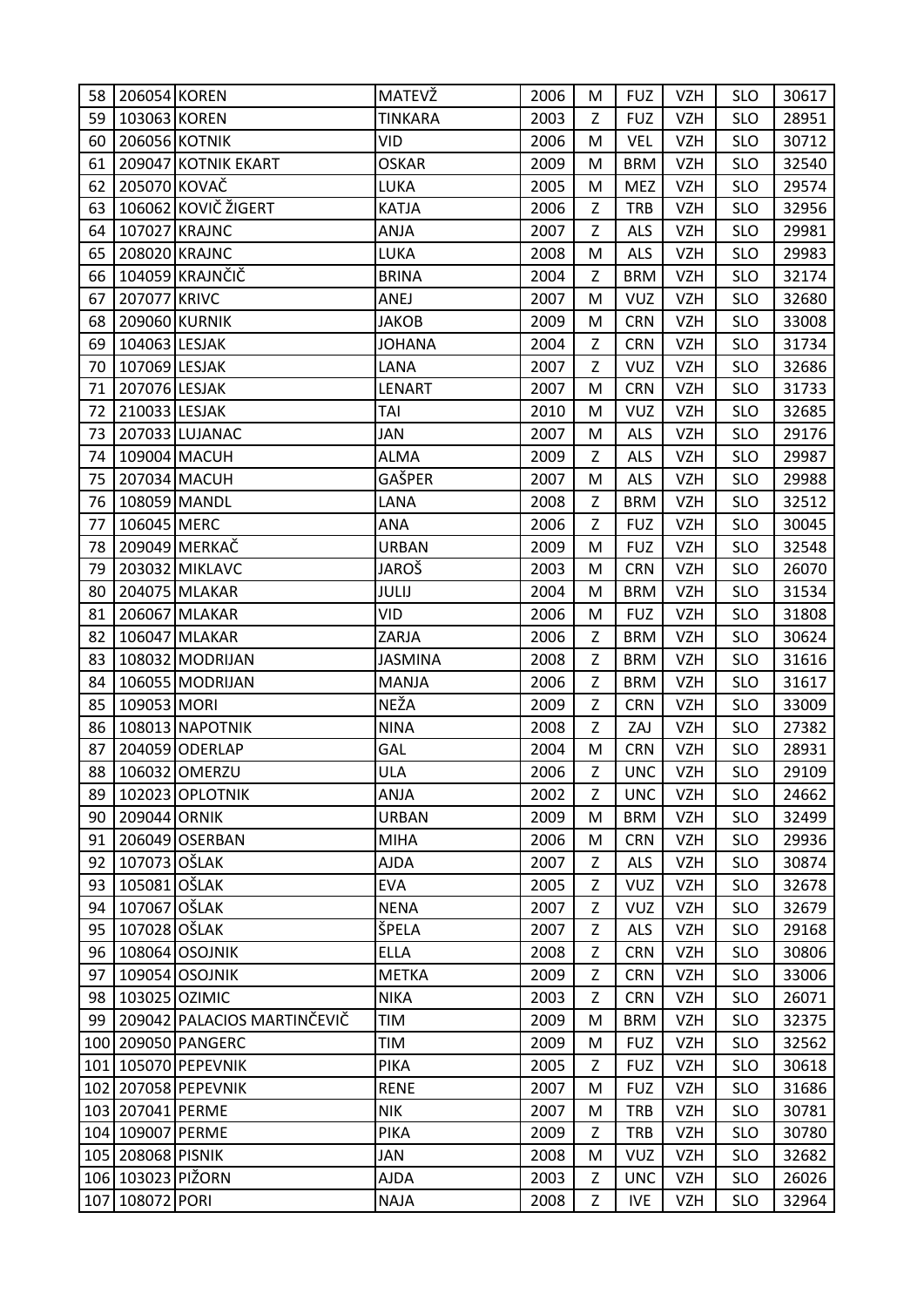|     |                    | 108 109055 PRATNEKAR  | LANA           | 2009 | Z | <b>CRN</b> | VZH.       | <b>SLO</b> | 33012 |
|-----|--------------------|-----------------------|----------------|------|---|------------|------------|------------|-------|
|     |                    | 109 109056 PRATNEKAR  | LARA           | 2009 | Z | <b>CRN</b> | <b>VZH</b> | <b>SLO</b> | 33011 |
|     |                    | 110 107040 PRELOŽNIK  | ANA            | 2007 | Z | <b>VEL</b> | <b>VZH</b> | <b>SLO</b> | 30716 |
|     |                    | 111 106048 PRELOŽNIK  | <b>IDA</b>     | 2006 | Z | <b>VEL</b> | <b>VZH</b> | <b>SLO</b> | 30717 |
| 112 |                    | 209009 PROSENAK       | <b>FILIP</b>   | 2009 | M | <b>ALS</b> | <b>VZH</b> | <b>SLO</b> | 29173 |
|     |                    | 113 104055 PUNČEC     | SARA           | 2004 | Z | <b>BRM</b> | <b>VZH</b> | <b>SLO</b> | 31531 |
|     | 114 106026 PUŠNIK  |                       | LANA           | 2006 | Z | <b>VEL</b> | <b>VZH</b> | <b>SLO</b> | 28741 |
|     |                    | 115 105036 RANZINGER  | <b>LINA</b>    | 2005 | Z | <b>TRB</b> | <b>VZH</b> | <b>SLO</b> | 28233 |
|     |                    | 116 107062 RANZINGER  | <b>TITA</b>    | 2007 | Z | <b>TRB</b> | <b>VZH</b> | <b>SLO</b> | 32453 |
| 117 | 208028 RATAJ       |                       | JUN            | 2008 | M | <b>BRM</b> | <b>VZH</b> | <b>SLO</b> | 30633 |
|     | 118 103069 RAUTER  |                       | <b>EVA</b>     | 2003 | Z | <b>VEL</b> | <b>VZH</b> | <b>SLO</b> | 30094 |
|     | 119 105069 RAUTER  |                       | ZALA           | 2005 | Z | <b>VEL</b> | <b>VZH</b> | <b>SLO</b> | 30095 |
|     | 120 107065 REBULA  |                       | <b>AJDA</b>    | 2007 | Z | <b>CRN</b> | <b>VZH</b> | <b>SLO</b> | 30809 |
|     | 121 108036 RIBIČ   |                       | <b>ANJANA</b>  | 2008 | Z | <b>BRM</b> | <b>VZH</b> | <b>SLO</b> | 30570 |
|     | 122 204073 RIBIČ   |                       | MAJ            | 2004 | M | <b>BRM</b> | <b>VZH</b> | <b>SLO</b> | 30620 |
|     | 123 106054 RIBIČ   |                       | <b>TEA</b>     | 2006 | Z | <b>BRM</b> | VZH        | <b>SLO</b> | 31613 |
| 124 | 109032 RIZVIČ      |                       | ŽIVA           | 2009 | Z | <b>FUZ</b> | <b>VZH</b> | <b>SLO</b> | 32551 |
|     | 125 103003 ROBIN   |                       | MAŠA           | 2003 | Z | <b>VUZ</b> | <b>VZH</b> | <b>SLO</b> | 24402 |
|     | 126 209020 ROGLIČ  |                       | <b>JAKA</b>    | 2009 | M | <b>TRB</b> | <b>VZH</b> | <b>SLO</b> | 30786 |
| 127 |                    | 206031 RUDOLF         | <b>NIK</b>     | 2006 | M | <b>VUZ</b> | <b>VZH</b> | <b>SLO</b> | 28960 |
|     |                    | 128 109057 SAGONIČNIK | NEŽA           | 2009 | Z | <b>CRN</b> | <b>VZH</b> | <b>SLO</b> | 33005 |
| 129 | 209011 SAMEC       |                       | <b>ALEKS</b>   | 2009 | M | <b>ALS</b> | <b>VZH</b> | <b>SLO</b> | 29166 |
|     |                    | 130 104009 SEDOVNIK   | <b>MAJA</b>    | 2004 | Z | <b>UNC</b> | <b>VZH</b> | <b>SLO</b> | 26027 |
|     | 131 207075 ŠEPUL   |                       | SANDI          | 2007 | M | <b>CRN</b> | <b>VZH</b> | <b>SLO</b> | 31732 |
|     | 132 208075 SGERM   |                       | TJAŠ           | 2008 | M | <b>IVE</b> | <b>VZH</b> | <b>SLO</b> | 32966 |
|     |                    | 133 107068 SIREC EMAN | <b>MOJCA</b>   | 2007 | Z | <b>VUZ</b> | <b>VZH</b> | <b>SLO</b> | 32681 |
|     |                    | 134 210001 ŠKERJANC   | ANDRAŽ         | 2010 | M | <b>VUZ</b> | <b>VZH</b> | <b>SLO</b> | 29970 |
|     | 135 108048 SONJAK  |                       | URŠA           | 2008 | Z | <b>FUZ</b> | <b>VZH</b> | <b>SLO</b> | 31684 |
|     | 136 207073 SOVINC  |                       | <b>NIK</b>     | 2007 | M | <b>ALS</b> | <b>VZH</b> | <b>SLO</b> | 32530 |
| 137 |                    | 109030 SPANŽEL        | NEŽA           | 2009 | Z | <b>FUZ</b> | <b>VZH</b> | <b>SLO</b> | 32549 |
|     | 138 210029 ŠPEGELJ |                       | <b>GREGA</b>   | 2010 | M | <b>VUZ</b> | <b>VZH</b> | <b>SLO</b> | 32563 |
|     | 139 207029 ŠPEGELJ |                       | <b>TINE</b>    | 2007 | M | <b>VUZ</b> | <b>VZH</b> | <b>SLO</b> | 29971 |
|     |                    | 140 108025 SPINDLER   | <b>NIA</b>     | 2008 | Z | <b>BRM</b> | <b>VZH</b> | <b>SLO</b> | 30630 |
|     | 141 105016 SREBRE  |                       | <b>IRIS</b>    | 2005 | Z | <b>CRN</b> | <b>VZH</b> | <b>SLO</b> | 27431 |
| 142 | 109058 ŠTERN       |                       | ŽIVA           | 2009 | Z | <b>CRN</b> | <b>VZH</b> | <b>SLO</b> | 33007 |
|     |                    | 143 204079 STREZOSKI  | <b>BORJAN</b>  | 2004 | M | ZAJ        | <b>VZH</b> | <b>SLO</b> | 32585 |
|     | 144 104047 TANCER  |                       | ŽANA           | 2004 | Z | <b>BRM</b> | <b>VZH</b> | <b>SLO</b> | 28958 |
|     | 145 108027 TANCER  |                       | ŽIVA           | 2008 | Z | <b>BRM</b> | <b>VZH</b> | <b>SLO</b> | 30678 |
|     | 146 108066 TOMŠE   |                       | <b>ASJA</b>    | 2008 | Z | <b>CRN</b> | <b>VZH</b> | <b>SLO</b> | 30792 |
|     | 147 104052 TONE    |                       | <b>TIJA</b>    | 2004 | Z | <b>FUZ</b> | <b>VZH</b> | <b>SLO</b> | 29767 |
|     |                    | 148 204061 TOPOLOVEC  | LUKA           | 2004 | M | <b>BRM</b> | <b>VZH</b> | <b>SLO</b> | 28959 |
|     |                    | 149 202084 TOVORNIK   | <b>MATIC</b>   | 2002 | M | <b>UNC</b> | <b>VZH</b> | <b>SLO</b> | 28993 |
|     | 150 107066 TROST   |                       | <b>MANJA</b>   | 2007 | Z | <b>CRN</b> | <b>VZH</b> | <b>SLO</b> | 30810 |
|     | 151 207053 TRPIN   |                       | <b>MATIC</b>   | 2007 | M | <b>BRM</b> | <b>VZH</b> | <b>SLO</b> | 31618 |
|     |                    | 152 207048 TURINEK    | <b>DOMINIK</b> | 2007 | M | <b>VEL</b> | <b>VZH</b> | <b>SLO</b> | 30682 |
|     |                    | 153 207069 TURK SLUGA | ŽIGA           | 2007 | M | <b>BRM</b> | <b>VZH</b> | <b>SLO</b> | 32393 |
|     | 154 209035 UL      |                       | ALJAŽ          | 2009 | M | <b>BRM</b> | <b>VZH</b> | <b>SLO</b> | 31751 |
|     |                    | 155 109024 URBANIJA   | <b>IZABELA</b> | 2009 | Z | <b>TRB</b> | <b>VZH</b> | <b>SLO</b> | 31853 |
|     |                    | 156 209054 URNAUT     | <b>JAKA</b>    | 2009 | M | <b>VUZ</b> | <b>VZH</b> | <b>SLO</b> | 32684 |
|     |                    | 157 208067 VESNICER   | TJAŠ           | 2008 | M | <b>CRN</b> | <b>VZH</b> | <b>SLO</b> | 30807 |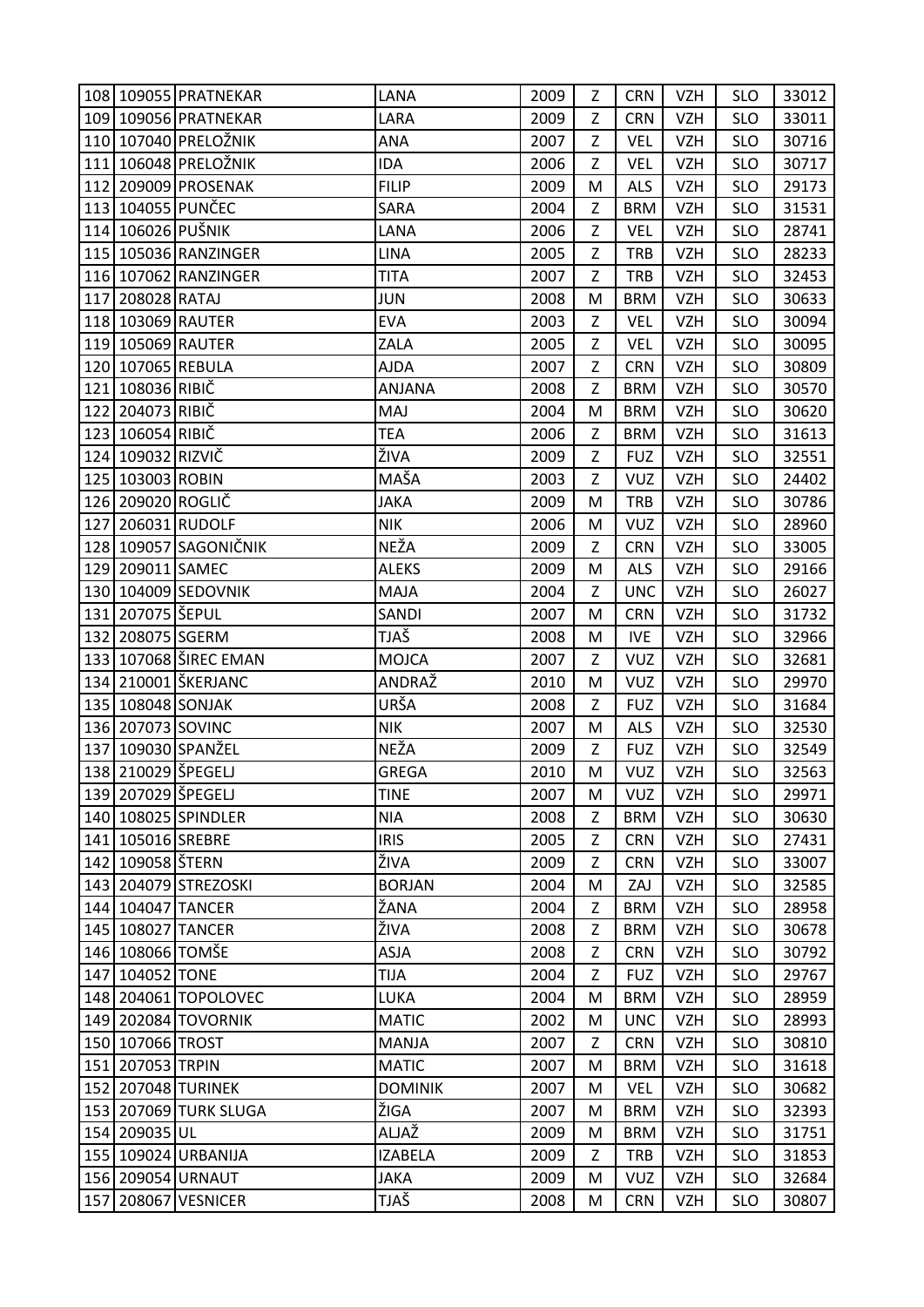|     | 158 107044 VETTER |                          | <b>LENI</b>  | 2007 | Z              | <b>FUZ</b> | <b>VZH</b> | <b>SLO</b> | 30843 |
|-----|-------------------|--------------------------|--------------|------|----------------|------------|------------|------------|-------|
|     |                   | 159 208069 VEZOVNIK      | LAN          | 2008 | M              | <b>VUZ</b> | <b>VZH</b> | <b>SLO</b> | 32683 |
|     | 160 208074 VIDRIH |                          | <b>NIK</b>   | 2008 | М              | <b>IVE</b> | <b>VZH</b> | <b>SLO</b> | 32965 |
|     | 161 208031 VIRANT |                          | SAŠ          | 2008 | M              | <b>TRB</b> | <b>VZH</b> | <b>SLO</b> | 30787 |
|     |                   | 162 109018 VLAISAVLJEVIĆ | <b>MILA</b>  | 2009 | Z              | <b>BRM</b> | <b>VZH</b> | <b>SLO</b> | 31615 |
|     |                   | 163 208051 VLAISAVLJEVIĆ | <b>ROK</b>   | 2008 | M              | <b>BRM</b> | <b>VZH</b> | <b>SLO</b> | 31612 |
|     |                   | 164 204072 VLAISAVLJEVIĆ | VID          | 2004 | M              | <b>BRM</b> | <b>VZH</b> | <b>SLO</b> | 30861 |
|     |                   | 165 103038 VODOVNIK      | LARA         | 2003 | Z.             | <b>MEZ</b> | <b>VZH</b> | <b>SLO</b> | 27165 |
|     |                   | 166 204044 VOLENTAR      | <b>JAKA</b>  | 2004 | M              | <b>FUZ</b> | <b>VZH</b> | <b>SLO</b> | 28054 |
|     | 167 204028 VORŠIČ |                          | MAJ          | 2004 | M              | <b>BRM</b> | <b>VZH</b> | <b>SLO</b> | 27297 |
|     | 168 103039 ŽAGAR  |                          | <b>LIZA</b>  | 2003 | Z              | <b>MEZ</b> | <b>VZH</b> | <b>SLO</b> | 27168 |
|     | 169 202043 ŽAGAR  |                          | <b>MAKS</b>  | 2002 | M              | <b>MEZ</b> | <b>VZH</b> | <b>SLO</b> | 24948 |
|     |                   | 170 204065 ZAGERNIK      | <b>DAVID</b> | 2004 | M              | <b>FUZ</b> | <b>VZH</b> | <b>SLO</b> | 29768 |
|     |                   | 171 107041 ZAGORIČNIK    | <b>KLARA</b> | 2007 | Z              | <b>VEL</b> | <b>VZH</b> | <b>SLO</b> | 30718 |
| 172 | 103062 ŽALAR      |                          | PIA          | 2003 | Z.             | <b>UNC</b> | <b>VZH</b> | <b>SLO</b> | 28886 |
|     | 173 110027 ŽALIG  |                          | MAŠA         | 2010 | Z              | <b>BRM</b> | <b>VZH</b> | <b>SLO</b> | 32516 |
|     |                   | 174 109059 ZALOŽNIK      | URŠA         | 2009 | Z.             | <b>CRN</b> | <b>VZH</b> | <b>SLO</b> | 33014 |
|     | 175 204066 ZIDARN |                          | <b>NEJC</b>  | 2004 | M              | <b>VEL</b> | <b>VZH</b> | <b>SLO</b> | 29829 |
|     | 176 208050 ŽIŽEK  |                          | JAN          | 2008 | M              | <b>BRM</b> | <b>VZH</b> | <b>SLO</b> | 31610 |
|     | 177 107049 ŽIŽEK  |                          | ZALA URŠKA   | 2007 | $\overline{z}$ | <b>BRM</b> | <b>VZH</b> | <b>SLO</b> | 31611 |

#### **ZAHODNA REGIJA**

| #              | koda          | priimek                   | ime            | letnik | spol | klub       | regija | drzava     | kartica |
|----------------|---------------|---------------------------|----------------|--------|------|------------|--------|------------|---------|
| $\mathbf{1}$   |               | 204023 ADAMEK             | ANŽE           | 2004   | M    | <b>KRG</b> | ZAH    | <b>SLO</b> | 27114   |
| $\overline{2}$ |               | 202034 ALBREHT            | <b>NEJC</b>    | 2002   | M    | <b>RAD</b> | ZAH    | <b>SLO</b> | 24612   |
| 3              |               | 206032 ALEŠ BRADEŠKO      | <b>TIAN</b>    | 2006   | M    | <b>TRG</b> | ZAH    | <b>SLO</b> | 29003   |
| 4              |               | 104042 ANDERLE            | <b>NIKA</b>    | 2004   | Z    | <b>RAD</b> | ZAH    | <b>SLO</b> | 28743   |
| 5              |               | 105031 ANDOLŠEK VERTOVŠEK | <b>HANA</b>    | 2005   | Z    | <b>MOD</b> | ZAH    | <b>SLO</b> | 28194   |
| 6              | 207046 ARIH   |                           | <b>JAKOB</b>   | 2007   | M    | <b>RAD</b> | ZAH    | <b>SLO</b> | 30855   |
| $\overline{7}$ |               | 210017 BEKTAŠEVIČ         | <b>LIAM</b>    | 2010   | M    | <b>BLD</b> | ZAH    | <b>SLO</b> | 31752   |
| 8              |               | 203054 BELEHAR            | LUKA           | 2003   | M    | <b>APT</b> | ZAH    | <b>SLO</b> | 27150   |
| 9              |               | 205081 BELEHAR            | <b>MIHA</b>    | 2005   | M    | <b>TRG</b> | ZAH    | <b>SLO</b> | 30910   |
| 10             |               | 109034 BERGANT            | ŠPELA          | 2009   | Z    | APT        | ZAH    | <b>SLO</b> | 32594   |
| 11             |               | 207016 BERTONCELJ         | <b>TINE</b>    | 2007   | M    | <b>BLD</b> | ZAH    | <b>SLO</b> | 29040   |
| 12             |               | 206014 BIDOVEC            | <b>VIKTOR</b>  | 2006   | M    | <b>TRG</b> | ZAH    | <b>SLO</b> | 26522   |
| 13             | 206066 BLAŽIČ |                           | <b>TRISTAN</b> | 2006   | M    | <b>RAD</b> | ZAH    | <b>SLO</b> | 31701   |
| 14             | 106003 BOKAL  |                           | ANA            | 2006   | Z    | <b>APT</b> | ZAH    | <b>SLO</b> | 27118   |
| 15             | 105044 BOKAL  |                           | <b>IVA</b>     | 2005   | Z    | APT        | ZAH    | <b>SLO</b> | 28302   |
| 16             | 204024 BOŽIČ  |                           | <b>BRUNO</b>   | 2004   | M    | <b>RAD</b> | ZAH    | <b>SLO</b> | 27119   |
| 17             |               | 204022 BUČINEL            | GAŠPER         | 2004   | M    | <b>KRG</b> | ZAH    | <b>SLO</b> | 27121   |
| 18             |               | 209040 BUČINEL            | ŽIGA           | 2009   | M    | <b>KRG</b> | ZAH    | <b>SLO</b> | 32355   |
| 19             | 203045 ČERNE  |                           | <b>MIHA</b>    | 2003   | M    | <b>BLD</b> | ZAH    | <b>SLO</b> | 26469   |
| 20             | 207014 ČERNE  |                           | UROŠ           | 2007   | M    | <b>BLD</b> | ZAH    | <b>SLO</b> | 29042   |
| 21             | 207078 ČOP    |                           | AŽBE           | 2007   | M    | <b>BLD</b> | ZAH    | <b>SLO</b> | 32710   |
| 22             |               | 207026 CUDERMAN           | JAŠ            | 2007   | M    | <b>TRG</b> | ZAH    | <b>SLO</b> | 29911   |
| 23             |               | 209057 CUDERMAN           | <b>TIM</b>     | 2009   | M    | <b>TRG</b> | ZAH    | <b>SLO</b> | 32871   |
| 24             |               | 206036 CVIJETIĆ           | ANĐELKO        | 2006   | M    | <b>KRG</b> | ZAH    | <b>SLO</b> | 29568   |
| 25             |               | 202008 DANILOVIĆ          | <b>MATIJA</b>  | 2002   | M    | <b>RAD</b> | ZAH    | <b>SLO</b> | 22478   |
| 26             |               | 104060 DEL LATTE          | <b>GAIA</b>    | 2004   | Z    | <b>KRG</b> | ZAH    | <b>SLO</b> | 32465   |
| 27             |               | 103029 DEMŠAR             | LARA           | 2003   | Z    | APT        | ZAH    | <b>SLO</b> | 26209   |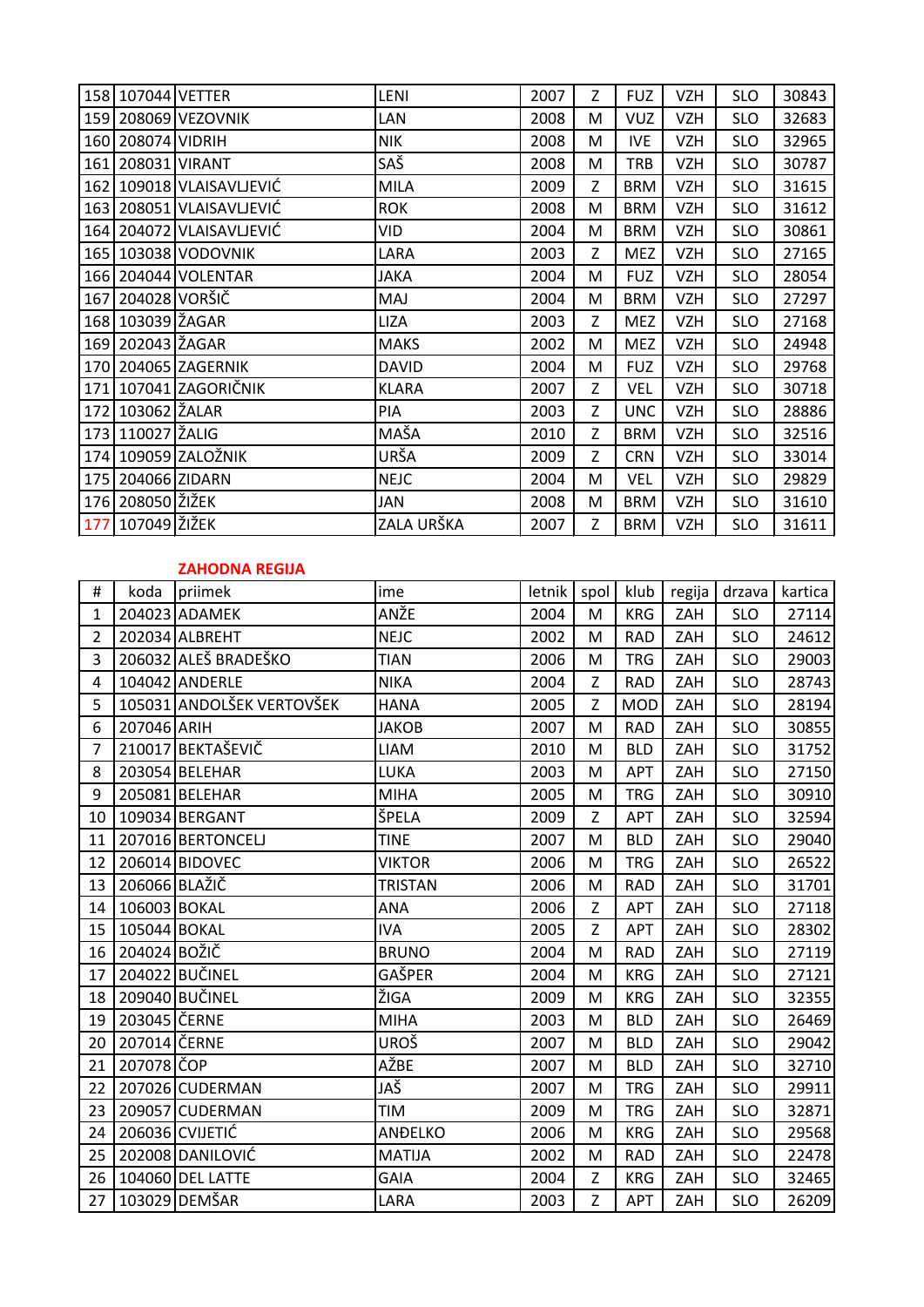| 28       |                | 109047 DOLINAR           | <b>AJDA</b>                    | 2009         | Z      | <b>POL</b>               | ZAH        | <b>SLO</b>               | 32673          |
|----------|----------------|--------------------------|--------------------------------|--------------|--------|--------------------------|------------|--------------------------|----------------|
| 29       |                | 107030 DOLINAR           | <b>MANCA</b>                   | 2007         | Z      | POL                      | ZAH        | <b>SLO</b>               | 30015          |
| 30       |                | 109037 DOVŽAN KARAHODŽIĆ | <b>NIKA</b>                    | 2009         | Z      | <b>KRG</b>               | ZAH        | <b>SLO</b>               | 32581          |
| 31       |                | 109046 DRMOTA            | <b>AJDA</b>                    | 2009         | Z      | POL                      | ZAH        | <b>SLO</b>               | 32672          |
| 32       |                | 103046 DROBNIČ           | <b>NINA</b>                    | 2003         | Z      | ZEL                      | ZAH        | <b>SLO</b>               | 27504          |
| 33       |                | 203079 DUBROVICS         | <b>JERRY</b>                   | 2003         | M      | <b>KRG</b>               | ZAH        | <b>SLO</b>               | 28889          |
| 34       |                | 109033 DUHOVNIK          | <b>JERCA</b>                   | 2009         | Z      | <b>APT</b>               | ZAH        | <b>SLO</b>               | 32593          |
| 35       | 205026 EGART   |                          | LUKA                           | 2005         | M      | <b>TRG</b>               | ZAH        | <b>SLO</b>               | 27585          |
| 36       | 208007 EGART   |                          | ŽAN                            | 2008         | M      | <b>TRG</b>               | ZAH        | <b>SLO</b>               | 28948          |
| 37       |                | 209051 FRANKO            | JOŠT                           | 2009         | M      | <b>TRG</b>               | ZAH        | <b>SLO</b>               | 32617          |
| 38       |                | 203099 GERDOL            | <b>JANKO</b>                   | 2003         | M      | <b>KRG</b>               | ZAH        | <b>SLO</b>               | 32722          |
| 39       |                | 205048 GLOBOČNIK         | <b>ROK</b>                     | 2005         | M      | <b>KRG</b>               | ZAH        | <b>SLO</b>               | 28749          |
| 40       |                | 208044 GMAJNAR           | <b>BOR</b>                     | 2008         | M      | <b>KRG</b>               | ZAH        | <b>SLO</b>               | 31470          |
| 41       |                | 111014 GMAJNAR           | <b>NANA</b>                    | 2011         | Z      | <b>BLE</b>               | ZAH        | <b>SLO</b>               | 32557          |
| 42       |                | 104019 GMAJNAR           | NEŽA BRINA                     | 2004         | Z      | <b>KRG</b>               | ZAH        | <b>SLO</b>               | 27123          |
| 43       | 106029 GOLJA   |                          | MAŠA                           | 2006         | Z      | <b>BLE</b>               | ZAH        | <b>SLO</b>               | 28999          |
| 44       | 104037 GOLJA   |                          | MIŠA                           | 2004         | Z      | <b>BLE</b>               | ZAH        | <b>SLO</b>               | 28195          |
| 45       |                | 206048 GORJANC           | MAJ                            | 2006         | M      | <b>TRG</b>               | ZAH        | <b>SLO</b>               | 29921          |
| 46       | 108040 GOSAR   |                          | MARUŠA                         | 2008         | Z      | <b>KRG</b>               | ZAH        | <b>SLO</b>               | 31432          |
| 47       | 207003 GRAŠIČ  |                          | MATEVŽ                         | 2007         | M      | <b>TRG</b>               | ZAH        | <b>SLO</b>               | 28177          |
| 48       | 110016 GRM     |                          | LARA                           | 2010         | Z      | <b>BLE</b>               | ZAH        | <b>SLO</b>               | 32556          |
| 49       |                | 102024 GRUŠKOVNJAK       | PIA                            | 2002         | Z      | <b>RAD</b>               | ZAH        | <b>SLO</b>               | 24627          |
| 50       |                | 209014 HABJAN            | JOŠT                           | 2009         | M      | ZEL                      | ZAH        | <b>SLO</b>               | 30126          |
| 51       |                | 206013 HAJDINJAK         | GAL                            | 2006         | M      | APT                      | ZAH        | <b>SLO</b>               | 27586          |
| 52       |                | 105082 HUMERCA           | ŽIVA                           | 2005         | Z      | <b>RAD</b>               | ZAH        | <b>SLO</b>               | 32839          |
|          |                |                          |                                |              |        |                          |            |                          |                |
| 53       | 205023 HVASTI  |                          | <b>MATIC</b>                   | 2005         | M      | <b>MED</b>               | ZAH        | <b>SLO</b>               | 27442          |
| 54       | 106043 IKIČ    |                          | ZOJA                           | 2006         | Z      | POL                      | ZAH        | <b>SLO</b>               | 30016          |
| 55       | 105048 ILIĆ    |                          | <b>ANASTASIA</b>               | 2005         | Z      | <b>KRG</b>               | ZAH        | <b>SLO</b>               | 28750          |
| 56       |                | 208048 IVANČIČ           | LAN                            | 2008         | M      | <b>KRG</b>               | ZAH        | <b>SLO</b>               | 31524          |
| 57       | 108061 JAMNIK  |                          | LIA                            | 2008         | Z      | <b>TRG</b>               | ZAH        | <b>SLO</b>               | 32615          |
|          | 58 307022 JANC |                          | LANA                           | 2007         | Z      | <b>RAD</b>               | ZAH        | <b>SLO</b>               | 29806          |
| 59       | 107064 JERE    |                          | <b>EVA</b>                     | 2007         | Z      | <b>TRG</b>               | ZAH        | <b>SLO</b>               | 32629          |
| 60       | 109038 JERE    |                          | <b>KAROLINA</b>                | 2009         | Z      | <b>TRG</b>               | ZAH        | <b>SLO</b>               | 32628          |
| 61       | 208054 JERE    |                          | <b>MATIJA</b>                  | 2008         | M      | APT                      | ZAH        | <b>SLO</b>               | 31652          |
| 62       | 206064 JERE    |                          | ŽIGA                           | 2006         | M      | APT                      | ZAH        | <b>SLO</b>               | 29384          |
| 63       | 204004 JERIČ   |                          | <b>BINE</b>                    | 2004         | M      | APT                      | ZAH        | <b>SLO</b>               | 24636          |
| 64       | 103011 KALAN   |                          | REBEKA                         | 2003         | Z      | ZEL                      | ZAH        | <b>SLO</b>               | 25048          |
| 65       | 205084 KARUN   |                          | MAJ                            | 2005         | M      | <b>TRG</b>               | ZAH        | <b>SLO</b>               | 31567          |
| 66       | 204043 KIKELJ  |                          | GAŠPER                         | 2004         | M      | <b>RAD</b>               | ZAH        | <b>SLO</b>               | 27951          |
| 67       |                | 203096 KLANČAR           | <b>BOR</b>                     | 2003         | м      | <b>TRG</b>               | ZAH        | <b>SLO</b>               | 30883          |
| 68       | 109045 KNIFIC  |                          | ZALA                           | 2009         | Z      | <b>TRG</b>               | ZAH        | <b>SLO</b>               | 32687          |
| 69       | 209055 KOBAL   |                          | ŽIGA                           | 2009         | M      | <b>BLD</b>               | ZAH        | <b>SLO</b>               | 32709          |
| 70       |                | 109035 KOBLAR            | ANA                            | 2009         | Z      | APT                      | ZAH        | <b>SLO</b>               | 32592          |
| 71       |                | 207040 KOBLAR            | <b>ROK</b>                     | 2007         | M      | <b>APT</b>               | ZAH        | <b>SLO</b>               | 30698          |
| 72       |                | 209058 KOLENC LOZAR      | PETJA                          | 2009         | M      | <b>KRG</b>               | ZAH        | <b>SLO</b>               | 32386          |
| 73       |                | 203020 KOMAC             | <b>NEJC</b>                    | 2003         | M      | <b>KRG</b>               | ZAH        | <b>SLO</b>               | 25906          |
| 74       |                | 108050 KONDIČ            | <b>ANA</b>                     | 2008         | Z      | APT                      | ZAH        | <b>SLO</b>               | 31671          |
| 75       | 109048 KOP     |                          | <b>BEA</b>                     | 2009         | Z      | POL                      | ZAH        | <b>SLO</b>               | 32674          |
| 76<br>77 | 208061 KOŠIR   | 210006 KOZAMERNIK        | <b>JAKOB</b><br><b>MARQUIS</b> | 2008<br>2010 | M<br>M | <b>APT</b><br><b>MED</b> | ZAH<br>ZAH | <b>SLO</b><br><b>SLO</b> | 31969<br>30440 |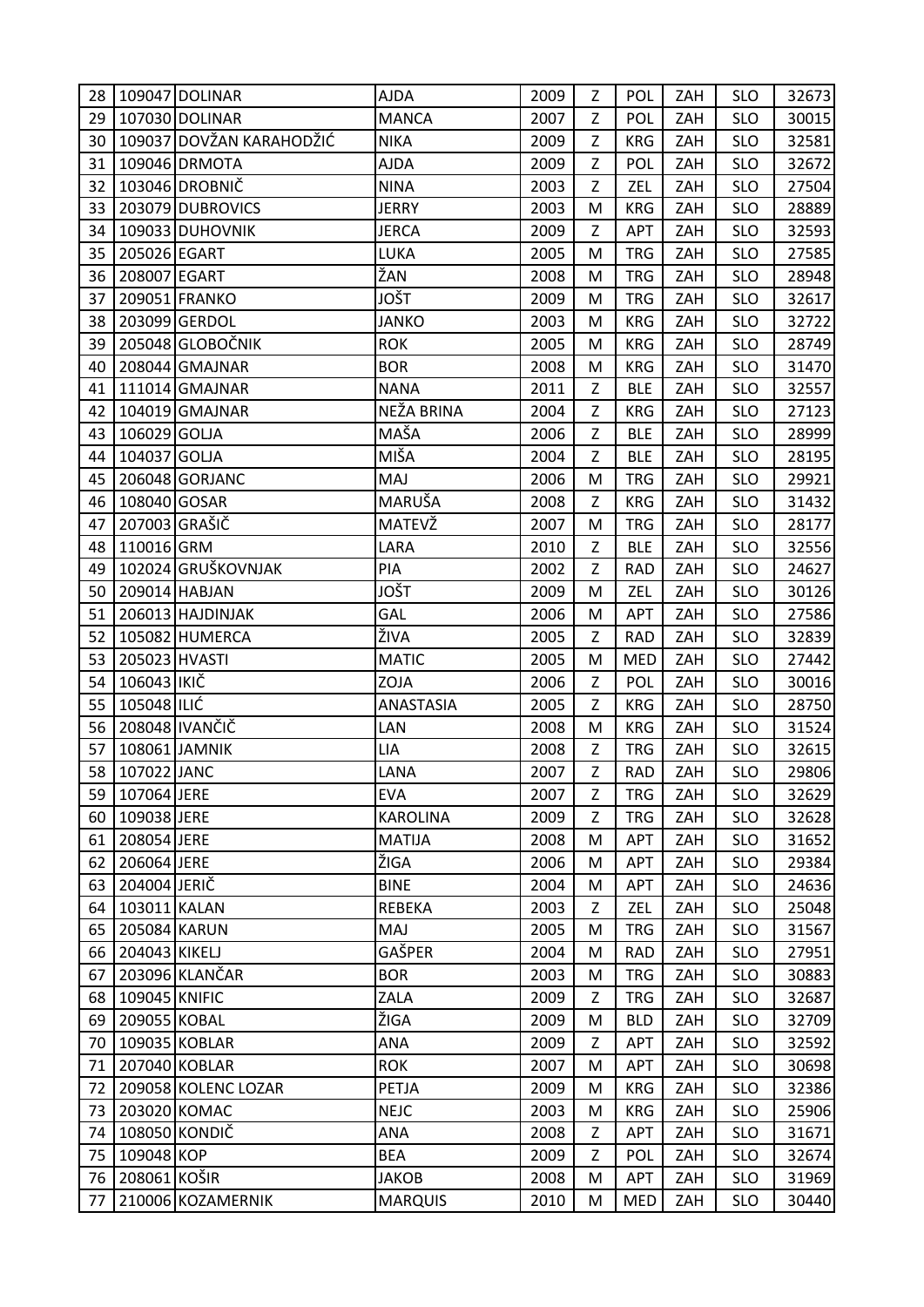| 78  |                   | 104012 KOZAMERNIK          | <b>NIKE</b>     | 2004 | Z | <b>MED</b> | ZAH | <b>SLO</b> | 26282 |
|-----|-------------------|----------------------------|-----------------|------|---|------------|-----|------------|-------|
| 79  |                   | 207013 KOZAMERNIK          | <b>OSCAR</b>    | 2007 | M | <b>MED</b> | ZAH | <b>SLO</b> | 27982 |
| 80  |                   | 208008 KRAŠNA              | OŽBEJ           | 2008 | M | APT        | ZAH | <b>SLO</b> | 28973 |
| 81  | 206016 KREK       |                            | VORANC          | 2006 | M | ZEL        | ZAH | <b>SLO</b> | 28119 |
| 82  | 202007 KRELJ      |                            | ROŽLE           | 2002 | M | <b>APT</b> | ZAH | <b>SLO</b> | 22451 |
| 83  |                   | 203053 KREUTZ PRAPROTNIK   | <b>MARTIN</b>   | 2003 | M | <b>RAD</b> | ZAH | <b>SLO</b> | 27128 |
| 84  | 202063 KRIŽAJ     |                            | <b>MARTIN</b>   | 2002 | M | APT        | ZAH | <b>SLO</b> | 26218 |
| 85  | 205073 KRIŽAJ     |                            | MATEVŽ          | 2005 | M | <b>BLD</b> | ZAH | <b>SLO</b> | 29828 |
| 86  |                   | 207044 KUNSTELJ            | LAN             | 2007 | M | <b>RAD</b> | ZAH | <b>SLO</b> | 30840 |
| 87  |                   | 207024 KUSTERLE            | <b>LEON</b>     | 2007 | M | <b>BLE</b> | ZAH | <b>SLO</b> | 29899 |
| 88  |                   | 103040 LAKOTA              | NEŽA            | 2003 | Z | <b>KRG</b> | ZAH | <b>SLO</b> | 27194 |
| 89  |                   | 207045 LANGERHOLC          | <b>MAJK</b>     | 2007 | M | <b>APT</b> | ZAH | <b>SLO</b> | 30693 |
| 90  | 105011 LIČEN      |                            | <b>BRINA</b>    | 2005 | Z | <b>BLE</b> | ZAH | <b>SLO</b> | 27366 |
| 91  | 105010 LIČEN      |                            | NEŽA            | 2005 | Z | <b>BLE</b> | ZAH | <b>SLO</b> | 27367 |
| 92  | 202078 LOTRIČ     |                            | <b>BINE</b>     | 2002 | M | ZEL        | ZAH | <b>SLO</b> | 28120 |
| 93  |                   | 208059 LUKANČIČ            | PRIMOŽ          | 2008 | M | ZEL        | ZAH | <b>SLO</b> | 31916 |
| 94  | 108034 MALI       |                            | KAJA            | 2008 | Z | APT        | ZAH | <b>SLO</b> | 28974 |
| 95  | 206058 MATEK      |                            | <b>IZAK</b>     | 2006 | M | <b>APT</b> | ZAH | <b>SLO</b> | 30691 |
| 96  | 208060 MEDJA      |                            | ALEKSANDER      | 2008 | M | <b>KRG</b> | ZAH | <b>SLO</b> | 31964 |
| 97  |                   | 105079 MEGLIČ              | NEŽA            | 2005 | Z | <b>TRG</b> | ZAH | <b>SLO</b> | 32354 |
| 98  |                   | 205049 MELIHEN             | <b>MIHA</b>     | 2005 | M | <b>KRG</b> | ZAH | <b>SLO</b> | 28752 |
| 99  |                   | 106034 MELIHEN             | ŽIVA            | 2006 | Z | <b>KRG</b> | ZAH | <b>SLO</b> | 29577 |
|     |                   | 100 203017 MERTELJ         | <b>ENEJ</b>     | 2003 | M | <b>KRG</b> | ZAH | <b>SLO</b> | 25913 |
|     |                   | 101 208017 MERTELJ         | <b>MIHA</b>     | 2008 | M | <b>RAD</b> | ZAH | <b>SLO</b> | 29925 |
|     | 102 104014 MEŠKO  |                            | <b>MAXIME</b>   | 2004 | Z | <b>TRG</b> | ZAH | <b>SLO</b> | 26332 |
|     |                   | 103 106016 MIHELČIČ        | NEŽA            | 2006 | Z | <b>TRG</b> | ZAH | <b>SLO</b> | 28180 |
|     |                   | 104 105030 MLAKAR          | LOTI            | 2005 | Z | <b>TRG</b> | ZAH | <b>SLO</b> | 28182 |
|     |                   | 105 108041 MLINAR          | <b>MINCA</b>    | 2008 | Z | <b>KRG</b> | ZAH | <b>SLO</b> | 31461 |
|     | 106 110020 MUHAR  |                            | <b>JERCA</b>    | 2010 | Z | <b>BLD</b> | ZAH | <b>SLO</b> | 32705 |
| 107 |                   | 107007 MUROVEC             | LORI            | 2007 | Z | <b>TRG</b> | ZAH | <b>SLO</b> | 28183 |
|     | 108 208052 OBLAK  |                            | LENART          | 2008 | M | POL        | ZAH | <b>SLO</b> | 31672 |
|     | 109 208045 OBLAK  |                            | VID             | 2008 | М | <b>KRG</b> | ZAH | <b>SLO</b> | 31433 |
|     |                   | 110 207049 OREŠKOVIČ ZUPAN | LUKA            | 2007 | M | <b>KRG</b> | ZAH | <b>SLO</b> | 30538 |
|     |                   | 111 203015 OREŠKOVIČ ZUPAN | ŽIGA            | 2003 | M | <b>KRG</b> | ZAH | <b>SLO</b> | 25917 |
| 112 |                   | 107014 OSOJNIK             | <b>NINA</b>     | 2007 | Z | <b>TRG</b> | ZAH | <b>SLO</b> | 28976 |
|     |                   | 113 210030 OSOLNIK         | <b>PETER</b>    | 2010 | M | APT        | ZAH | <b>SLO</b> | 32596 |
|     |                   | 114 105045 PAŠČINSKI       | <b>KRISTINA</b> | 2005 | Z | <b>RAD</b> | ZAH | <b>SLO</b> | 28745 |
|     |                   | 115 107063 PATERNOSTER     | <b>ALINA</b>    | 2007 | Z | <b>TRG</b> | ZAH | <b>SLO</b> | 32616 |
|     | 116 103037 PENEŠ  |                            | <b>META</b>     | 2003 | Z | <b>TRG</b> | ZAH | <b>SLO</b> | 26996 |
|     | 117 208039 PERČIČ |                            | ALJAŽ           | 2008 | M | <b>BLE</b> | ZAH | <b>SLO</b> | 30992 |
|     | 118 210027 PERČIČ |                            | <b>JAKA</b>     | 2010 | M | <b>BLE</b> | ZAH | <b>SLO</b> | 32555 |
|     |                   | 119 203024 PERKOLIČ RAILIČ | <b>NIKOLA</b>   | 2003 | M | <b>KRG</b> | ZAH | <b>SLO</b> | 25919 |
|     |                   | 120 206039 PERNUŠ          | ŽAN             | 2006 | M | <b>RAD</b> | ZAH | <b>SLO</b> | 29607 |
|     |                   | 121 108004 PERUŠKO         | LUCIJA          | 2008 | Z | <b>MED</b> | ZAH | <b>SLO</b> | 28724 |
|     | 122 209023 PETAČ  |                            | <b>NEJC</b>     | 2009 | M | <b>BLD</b> | ZAH | <b>SLO</b> | 30953 |
|     |                   | 123 104040 PETERNELJ       | SARA            | 2004 | Z | <b>APT</b> | ZAH | <b>SLO</b> | 28229 |
|     |                   | 124 107031 PETERNELJ       | TJAŠA           | 2007 | Z | POL        | ZAH | <b>SLO</b> | 30022 |
|     | 125 103065 PIBER  |                            | <b>KARLINA</b>  | 2003 | Z | <b>BLE</b> | ZAH | <b>SLO</b> | 29953 |
|     |                   | 126 210028 PLANINŠEK       | ANŽE            | 2010 | M | <b>BLE</b> | ZAH | <b>SLO</b> | 32552 |
|     |                   | 127 108016 PLANINŠEK       | MAŠA            | 2008 | Ζ | <b>BLE</b> | ZAH | <b>SLO</b> | 29900 |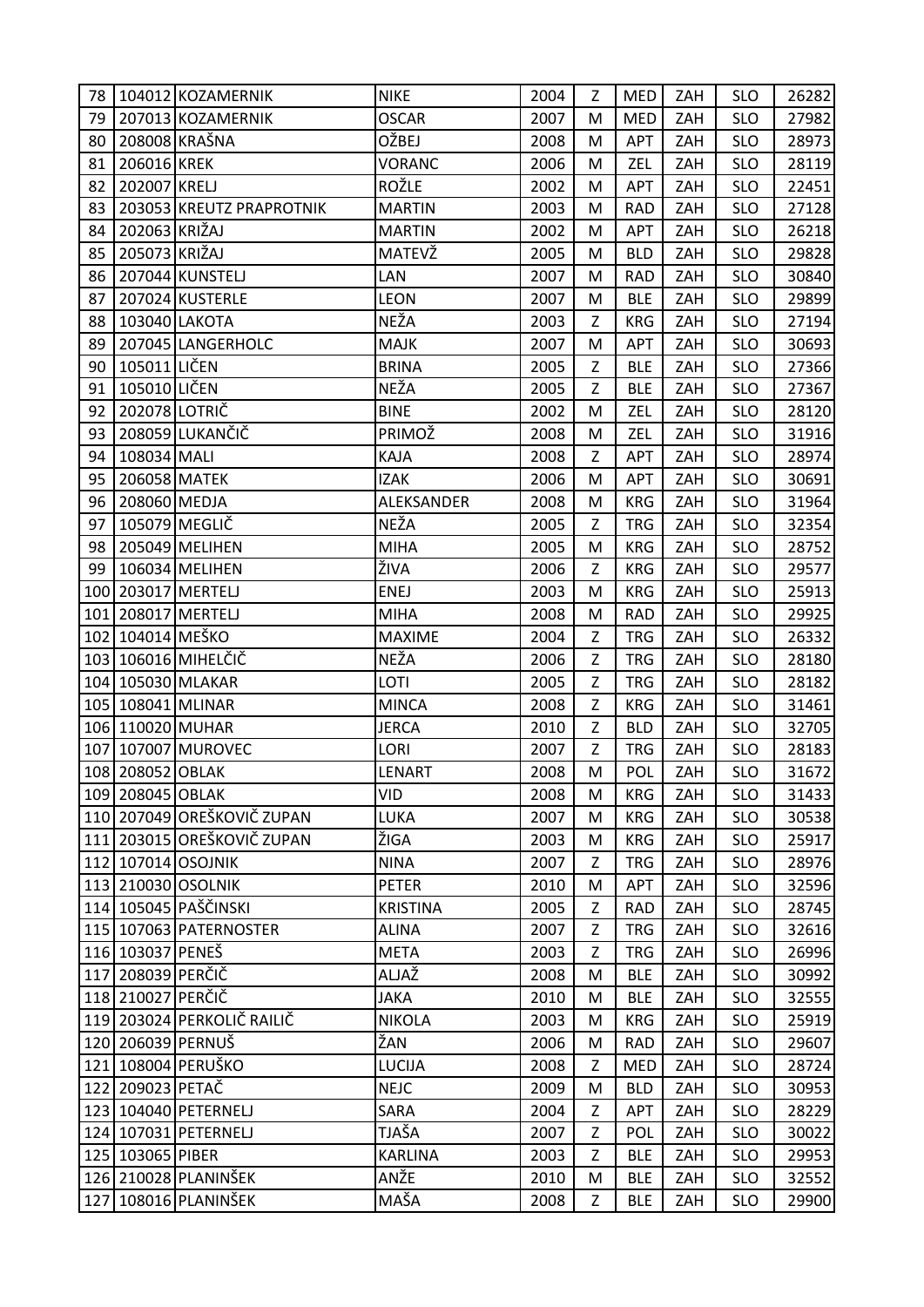|     |                   | 128 203021 PODLIPNIK    | ANŽE                | 2003 | M | <b>KRG</b> | ZAH | <b>SLO</b> | 25920 |
|-----|-------------------|-------------------------|---------------------|------|---|------------|-----|------------|-------|
|     |                   | 129 104061 POKORN       | <b>PETRA</b>        | 2004 | Z | APT        | ZAH | <b>SLO</b> | 32626 |
|     |                   | 130 205059 POKORN       | <b>TILEN</b>        | 2005 | м | <b>APT</b> | ZAH | <b>SLO</b> | 28978 |
|     |                   | 131 208070 POLJANŠEK    | <b>NEJC</b>         | 2008 | M | POL        | ZAH | <b>SLO</b> | 32675 |
| 132 |                   | 207050 PONIKVAR         | ANDREJ              | 2007 | M | <b>RAD</b> | ZAH | <b>SLO</b> | 30973 |
|     |                   | 133 210031 POTOČNIK     | <b>IVAN JAKOB</b>   | 2010 | M | <b>APT</b> | ZAH | <b>SLO</b> | 32595 |
|     |                   | 134 209033 POTOČNIK     | LUKAS               | 2009 | M | <b>RAD</b> | ZAH | <b>SLO</b> | 31394 |
|     |                   | 135 108049 POTOČNIK     | SARA                | 2008 | Z | <b>APT</b> | ZAH | <b>SLO</b> | 31651 |
|     |                   | 136 108044 PREŠERN      | <b>TAJA</b>         | 2008 | Z | <b>RAD</b> | ZAH | <b>SLO</b> | 31484 |
| 137 | 105055 PREZELJ    |                         | <b>VITA</b>         | 2005 | Z | <b>TRG</b> | ZAH | <b>SLO</b> | 28767 |
|     |                   | 138 209025 PRISTAVEC    | <b>NIK</b>          | 2009 | M | <b>BLE</b> | ZAH | <b>SLO</b> | 30993 |
|     | 139 109028 RADELJ |                         | AJA                 | 2009 | Z | APT        | ZAH | <b>SLO</b> | 32362 |
|     | 140 107042 RADELJ |                         | <b>TIJA</b>         | 2007 | Z | APT        | ZAH | <b>SLO</b> | 30688 |
|     |                   | 141 203022 RAKOVIČ      | <b>DAVID</b>        | 2003 | M | <b>KRG</b> | ZAH | <b>SLO</b> | 25923 |
|     |                   | 142 205051 RAKOVIČ      | <b>MATIC</b>        | 2005 | M | <b>KRG</b> | ZAH | <b>SLO</b> | 28756 |
|     |                   | 143 103035 RAVNIKAR     | <b>VIDA</b>         | 2003 | Z | <b>KRG</b> | ZAH | <b>SLO</b> | 26388 |
|     | 144 106041 RAŽEN  |                         | ANA                 | 2006 | Z | <b>BLE</b> | ZAH | <b>SLO</b> | 29901 |
|     | 145 204048 RAŽEN  |                         | TOMAŽ               | 2004 | M | <b>BLE</b> | ZAH | <b>SLO</b> | 28234 |
|     |                   | 146 210035 RAZINGER     | BLAŽ                | 2010 | M | <b>BLD</b> | ZAH | <b>SLO</b> | 32706 |
|     | 147 106007 REPINA |                         | LIA                 | 2006 | Z | <b>APT</b> | ZAH | <b>SLO</b> | 27598 |
|     | 148 209052 REŠEK  |                         | <b>TIMOTEJ</b>      | 2009 | M | <b>APT</b> | ZAH | <b>SLO</b> | 32650 |
|     | 149 210020 REYA   |                         | AŽBE                | 2010 | M | ZEL        | ZAH | <b>SLO</b> | 31851 |
|     | 150 208057 REYA   |                         | ŽIGA                | 2008 | M | ZEL        | ZAH | <b>SLO</b> | 31850 |
|     | 151 106033 ROBIČ  |                         | TJAŠA               | 2006 | Z | <b>KRG</b> | ZAH | <b>SLO</b> | 29579 |
|     | 152 104028 ROTAR  |                         | LOTI                | 2004 | Z | <b>MOD</b> | ZAH | <b>SLO</b> | 26010 |
|     |                   |                         |                     |      |   |            |     |            |       |
|     | 153 107043 ROTAR  |                         | <b>NINA</b>         | 2007 | Z | <b>MOD</b> | ZAH | <b>SLO</b> | 30728 |
|     |                   | 154 207025 ROZMAN       | ALJAŽ               | 2007 | M | <b>RAD</b> | ZAH | <b>SLO</b> | 29902 |
|     |                   | 155 107012 ROZMAN       | <b>EVA</b>          | 2007 | Z | <b>TRG</b> | ZAH | <b>SLO</b> | 28431 |
|     |                   | 156 104041 ROZMAN       | <b>KRISTINA</b>     | 2004 | Z | <b>TRG</b> | ZAH | <b>SLO</b> | 28432 |
|     |                   | 157 205046 ROZMAN       | VID                 | 2005 | M | <b>RAD</b> | ZAH | <b>SLO</b> | 28632 |
|     |                   | 158 108017 ROZMAN       | ŽIVA                | 2008 | Z | <b>RAD</b> | ZAH | <b>SLO</b> | 29903 |
|     | 159 102028 RUPAR  |                         | ANA                 | 2002 | Z | <b>APT</b> | ZAH | <b>SLO</b> | 24807 |
|     |                   | 160 202061 ŠAREC TOBIAS | <b>MATEI</b>        | 2002 | M | <b>KRG</b> | ZAH | <b>SLO</b> | 23061 |
|     | 161 207043 SELAK  |                         | JOŠT                | 2007 | M | APT        | ZAH | <b>SLO</b> | 30797 |
|     | 162 107070 ŠILC   |                         | TIA                 | 2007 | Z | <b>RAD</b> | ZAH | <b>SLO</b> | 32762 |
|     |                   | 163 203061 ŠINKOVEC     | LUKA                | 2003 | M | ZEL        | ZAH | <b>SLO</b> | 27517 |
|     |                   | 164 206017 ŠINKOVEC     | <b>URBAN</b>        | 2006 | M | ZEL        | ZAH | <b>SLO</b> | 28121 |
|     |                   | 165   206030   ŠKRJANC  | <b>JAKA</b>         | 2006 | M | <b>MED</b> | ZAH | <b>SLO</b> | 28728 |
|     | 166 102038 ŠKUFCA |                         | <b>ANA</b>          | 2002 | Z | <b>BLD</b> | ZAH | <b>SLO</b> | 26479 |
|     | 167 208016 ŠKUFCA |                         | <b>FILIP</b>        | 2008 | M | <b>BLD</b> | ZAH | <b>SLO</b> | 29825 |
|     | 168 205063 ŠKUFCA |                         | MATEVŽ              | 2005 | M | <b>BLD</b> | ZAH | <b>SLO</b> | 29050 |
|     | 169 207015 ŠKUFCA |                         | ŠIMEN               | 2007 | M | <b>BLD</b> | ZAH | <b>SLO</b> | 29051 |
|     | 170 207023 ŠMIT   |                         | JOŽA                | 2007 | M | <b>BLE</b> | ZAH | <b>SLO</b> | 29905 |
|     | 171 112007 SOKLIČ |                         | <b>MANCA</b>        | 2012 | Z | <b>BLE</b> | ZAH | <b>SLO</b> | 32554 |
|     | 172 110017 SOKLIČ |                         | ZALA                | 2010 | Z | <b>BLE</b> | ZAH | <b>SLO</b> | 32553 |
|     |                   | 173 105052 SOKOLOV      | <b>TEA</b>          | 2005 | Z | <b>KRG</b> | ZAH | <b>SLO</b> | 28757 |
|     |                   | 174 109021 ŠOŠTARKO     | <b>LINA</b>         | 2009 | Z | APT        | ZAH | <b>SLO</b> | 31750 |
|     |                   | 175 109049 ŠPAROVEC     | NEŽA                | 2009 | Z | <b>RAD</b> | ZAH | <b>SLO</b> | 32764 |
|     | 110021 ŠPORN      | 176 208041 ŠPENDOV      | <b>MATIC</b><br>LEA | 2008 | M | <b>BLD</b> | ZAH | <b>SLO</b> | 31014 |